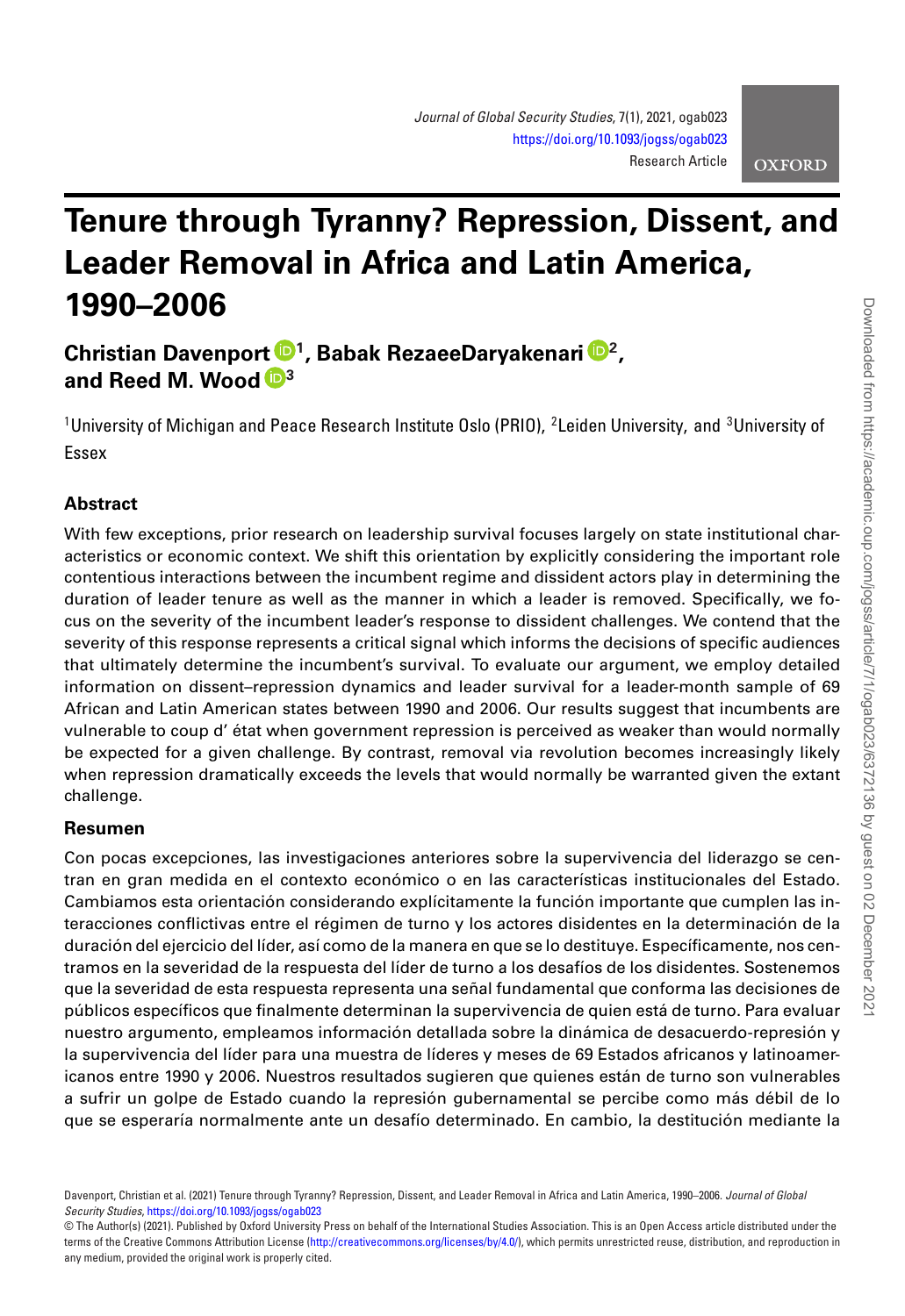revolución se torna cada vez más probable cuando la represión excede drásticamente los niveles que normalmente se justificarían dado el desafío vigente.

#### **Résumé**

quelques exceptions près, les recherches précédentes sur la survie du leadership se sont largement concentrées sur le contexte économique ou les caractéristiques institutionnelles des États. Nous changeons cette orientation en prenant explicitement en considération le rôle important que jouent les interactions conflictuelles entre régime au pouvoir et acteurs dissidents dans la détermination de la durée pendant laquelle le dirigeant reste au pouvoir ainsi que dans la manière dont un dirigeant est destitué. Plus précisément, nous nous concentrons sur la sévérité de la réponse du dirigeant en place aux contestations des dissidents. Nous soutenons que la sévérité de cette réponse représente un signal essentiel qui informe les décisions de publics spécifiques qui déterminent en définitive la survie au pouvoir du dirigeant en place. Pour évaluer notre argument, nous employons des informations détaillées sur les dynamiques de dissidence/répression et la survie au pouvoir des dirigeants pour un un échantillon de dirigeant/mois de 69 États d'Afrique et d'Amérique latine entre 1990 et 2006. Nos résultats suggèrent que les dirigeants en place sont vulnérables au coup d'état lorsque la répression du gouvernement est perçue comme plus faible qu'il serait normalement attendu pour une contestation donnée. À l'inverse, une destitution par la révolution devient de plus en plus probable lorsque la répression dépasse considérablement les niveaux qui seraient normalement garantis compte tenu de la contestation en cours.

**Keywords:** repression, dissent, leader removal **Palabras clave:** represión, desacuerdo, destitución de líderes **Mots clés:** répression, dissidence, destitution des dirigeants

When incumbents face organized dissent such as strikes and protests, they routinely employ coercive force in the hopes of subduing these challenges, strengthening their authority, and extending their tenure in office. Indeed, repression in the face of rising opposition threat is so common that scholars often refer the relationship as the "law of coercive responsiveness" (e.g., [Davenport 2007\)](#page-15-0). Despite the frequency with which incumbents utilize repression as a strategy for managing dissent, its effectiveness at deterring opposition challenges and promoting leader survival remain ambiguous. In particular, research on leadership tenure has largely focused on structural and contextual factors, including regime type, economic performance, international crises, and domestic conflicts and has rarely investigated whether the specific strategies leaders adopt promote their survival or hasten their removal. Few empirical studies have explicitly sought to investigate this relationship, and those that have drawn contrasting conclusion about the effectiveness of repres[sion as a tool of regime survival \(see](#page-15-1) Bueno de Mesquita and Smith 2010; [Escribà-Folch 2013\)](#page-15-2).

In this manuscript, we therefore shed light on this important but often overlooked relationship. We advance the existing literature by explicitly acknowledging that neither dissent nor repression influences regime survival in isolation; rather, it is the balance of coercive challenger–government interactions that directly influences the probability that the incumbent retains office or is focibly removed. More specifically, the publically observed outcomes of repeated interactions between dissident actors and the incumbent regime provide important signals to key audiences—namely military elites and the mass citizenry—that help them determine their utility for intervening in an ongoing political contest or remaining on the sidelines. When these players remain neutral or continue to support the incumbent, she is likely to survive; yet, when they defect in large numbers, the odds of removal sharply increase.

We develop this argument in greater detail formally and informally. We first review the diverse strands of research concerning the relationships among regime survival, repression, and dissent—highlighting the complex interactions among these factors. We then develop a theoretical model that illuminates the precise way in which challenger–government interactions construct a given "political order" and how different patterns of these interactions influence leadership tenure. We empirically evaluate our argument using data on repression and dissent dynamics as well as leader tenure from 69 African and Latin American states from 1990 to 2006. Our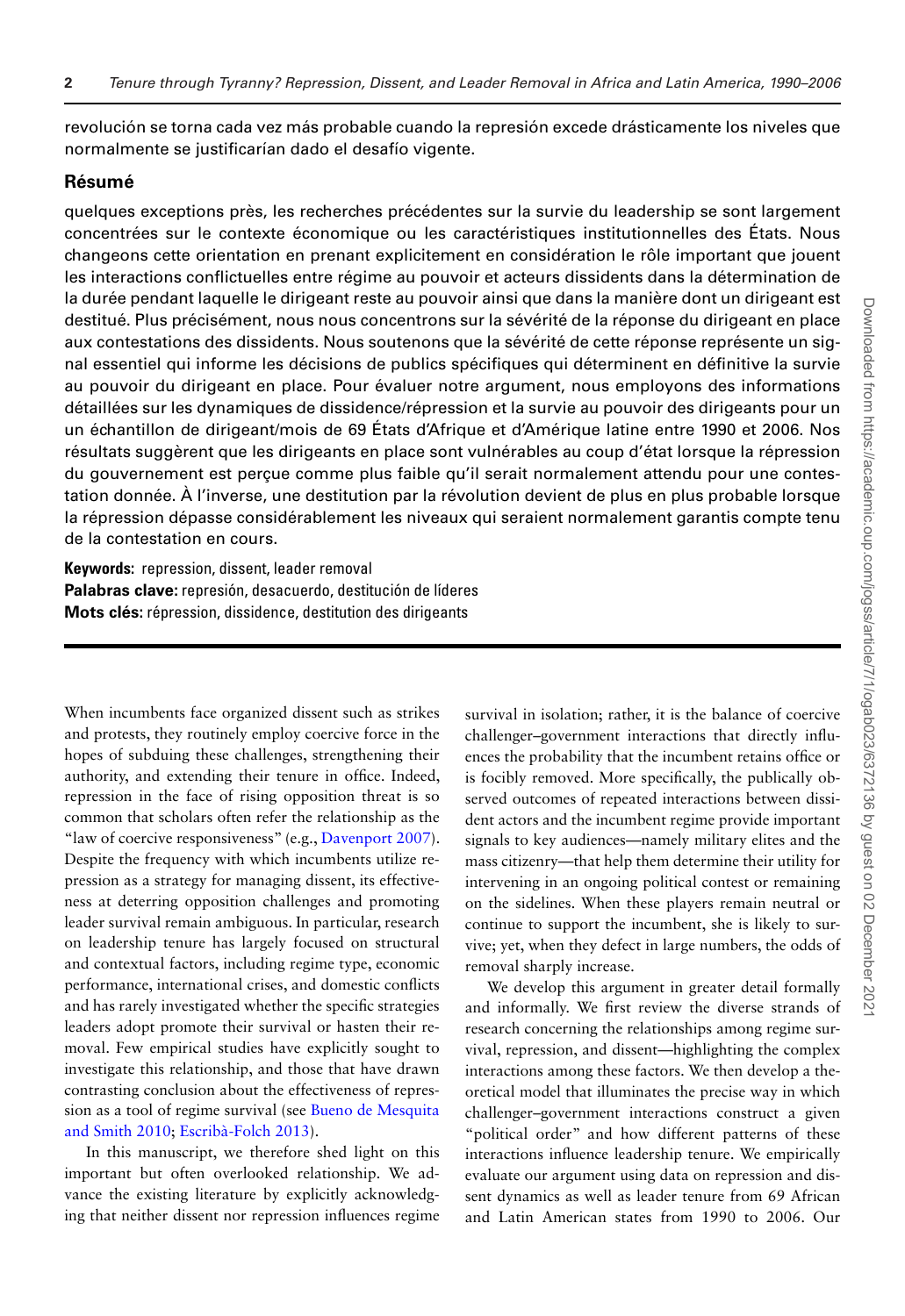analysis suggests that the balance of behavioral challenges—expressed as the deviation in the level of repression observed from what would have been expected on the basis of the recent levels of dissent—directly influences both the time of and the manner of incumbent removal. Specifically, we find that a leader's likelihood of overthrow by *coup* increases where the incumbent employs significantly less repression than would be expected given the challenges she faces. By contrast, the likelihood of overthrow in a popular *revolution* increases when regime repression dramatically outpaces what is expected given observed dissent. Our argument and results demonstrate that political authorities effectively have to navigate between too much repression, which leads to one form of removal, and too little repression, which leads to another. We conclude with a brief discussion of the implications of the findings and directions for future research.

### **Understanding Leader Survival and Exit**

Empirical research on the survival of political leaders has traditionally focused on two central arguments. The first maintains that leaders are sustained in office by policy concessions (i.e., general cooptation). When political actors are provided with a means to voice grievances "inside the system" and pursue their interests, they are generally less likely to challenge existing authorities and thus less likely attempt to overthrow incumbent leaders [\(Gandhi and Przeworski 2007;](#page-15-3) [Geddes 1999\)](#page-15-4). Accordingly, this research focuses on the influence of system openness and, in particular, the roles of political parties in mitigating behavioral challenges. The second argument is that leaders are sustained by patronage (i.e., specific cooptation). Here, authorities are more likely to retain power where they have the ability to "pay off" particular challengers through the manipulation of resources such as oil rents [\(Smith 2004;](#page-16-0) [Ulfelder 2007\)](#page-16-1), nontax revenue [\(Morrison 2009\)](#page-16-2), foreign aid [\(Licht 2010;](#page-15-5) [Wright 2008\)](#page-16-3), and the promise of political rewards and various side payments [\(Arriola 2009\)](#page-15-6).

An important limitation of this research is that it often ignores that political leaders rely on both cooptation and coercion to preserve their position (e.g., [Machiavelli 1980;](#page-16-4) [Wintrobe 1998\)](#page-16-5). A recent study by [Bueno de Mesquita and Smith \(2010\),](#page-15-1) however, deviates from prior scholarship by considering leaders' efforts to coopt would-be challengers from within mainstream political institutions as well as leader's efforts to thwart revolutionary challenges, typically via repression. While acknowledging the role of state coercion and violence in leader survival, their argument focuses predominantly on leaders' efforts to hinder challenger mobilization,

such as through the implementation of restrictions on speech, movement, and association. Somewhat surprisingly, political dissent—and the physical repression that it often provokes—are not central to their argument. Moreover, their argument fails to explicitly consider how the two forms of contention interact with one another to influence leader survival. Most relevant to our study, their empirical results suggest that physical repression has no significant impact on leader survival whatsoever. This finding is puzzling given that leaders are assumed to use repressive behavior explicitly and strategically because they believe it will help them retain power [\(Frugé 2019;](#page-15-7) [Ritter 2014;](#page-16-6) Ritter and Conrad [2016\). Empirical evidence that repression fails to extend](#page-16-7) leader survival represents a major challenge to much of this research and presents an important opportunity to examine other possible justifications for its use.

One other analysis [\(Escribà-Folch 2013\)](#page-15-2) explicitly examines the impact of repression on leader exit in autocracies and finds that state coercion/force can reduce the likelihood of leader ouster in some contexts. Specifically, it concludes that physical repression promotes leader survival by reducing the odds of constitutionally sanctioned methods of removal, such as coups and revolutions. Similar to [Bueno de Mesquita and Smith \(2010\),](#page-15-1) the author finds that restrictions on coordination goods reduce the likelihood of leader ouster across different types of removal. Curiously, however, the results of this study suggest that physical repression fails to promote leader survival under the conditions in which leaders are most likely to apply it: in the face of mass dissent. While this study finds that physical repression can reduce coup risk, the logic for this outcome remains unclear, and the author simply asserts that the effect is indeterminate.

While these studies suggest a possible role for repressive action in shaping leader survival, both treat repression and dissent as separate and distinct processes. The limited attention given to the processes inherent in contentious politics—namely the iterative and interactive processes of political dissent and state repression—and the specific actors involved in the removal of political leaders is problematic because it misrepresents or misunderstands the dynamics of leader removal and marginalizes the role that efforts at political change and main[taining the status quo play in that process.](#page-15-8) Chenoweth and Belgioioso (2019) underline the importance of studying the iteration of contentious events in the dynamics of leader removal. Borrowing the concept of momentum from physics, they argue that in addition to the size of protests, the change frequency and scale represent an important predictor of their ability to disrupt state control and thus contribute to leader removal. While identifying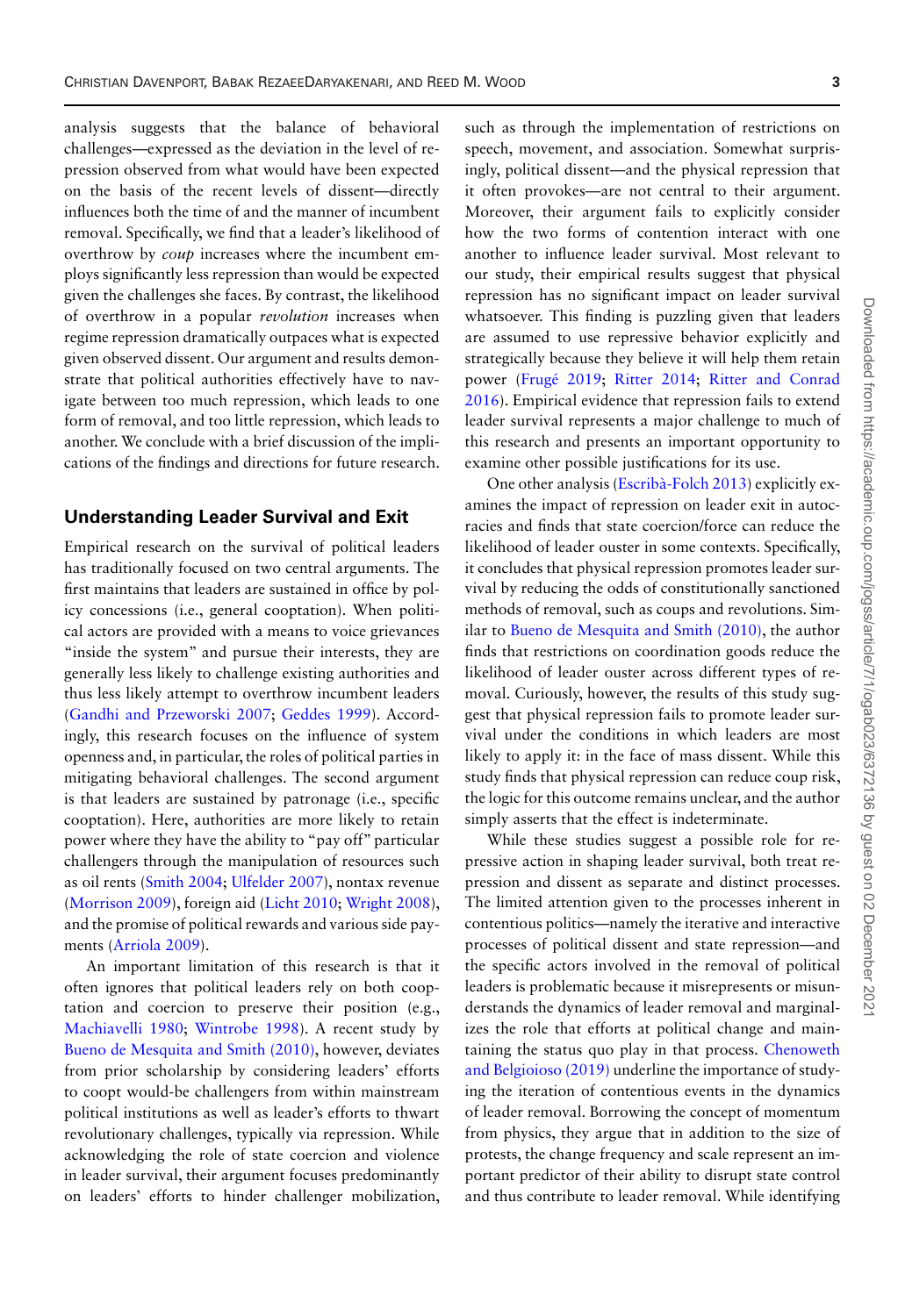an important factor associated with leader removal, their study does directly consider how the interaction of repressive actions undertaken by the incumbent shapes the behaviors of dissidents, which in turn determines regime survival. Moreover, while their analysis includes cases of incumbent removal via coup, they do not treat the military as an independent actor capable of ousting the incumbent; nor do they theorize on how patterns of dissent and repression might influence its interests or actions.

Only a handful of studies have explicitly modeled or undertaken rigorous empirical evaluation of the interdependence of dissent and repression. Those studies that have (e.g., [Pierskalla 2010;](#page-16-8) [Ritter 2014\)](#page-16-6) underscore the strategic nature of dissent–repression and demonstrate that not only do the state and citizens consider rival actors' beliefs but also signal their preferences and resolve through the actions they adopt. For example, Pierskalla (2010) shows that governments use repression to signal strength and resolve to a threat from within the government. Although these approaches bring a new perspective to studying dissent–repression nexus, it models only a single interaction with limited discrete strategic actions for the actors and therefore overlooks the dynamic and continuous nature of the strategic choices the actors make. For example, while the incumbent might find it beneficial to fully use its coercive power to send a strong signal to within-coalition rivals, thus reducing the likelihood of a coup, this disproportionate use of violence may cause dissatisfaction among citizens, facilitating popular mobilization and hastening incumbent ouster via revolution. Existing studies have not consider this trade-off, how the incumbent manages it, or how these dynamics influence the timing and means of incumbent removal. We therefore consider these issues as we develop our argument in the subsequent section.

#### **(Dis)Order, Response, and Survival**

In this section we present an argument that advances the current literature by expressly focusing on the manner in which patterns of dissident–state interactions shape both the timing and method of incumbent removal (i.e., coup vs. revolution). As we explain in this section, the actions of dissidents (e.g., level of protest actions) and the responses chosen by incumbent political authorities (e.g., severity of repression) influence the strategies adopted by other influential actors within the nation-state. These actors include uncommitted citizens who might, under the right circumstance, join with the dissidents to challenge the regime, and the military, who possess the coercive power to defend the leadership or defect and hasten its removal from power. These actors frequently have the most significant influence on subsequent regime survival

by deciding whether (and when) to support or oppose the incumbent. Here we discuss these two broad categories of actors as well as how the observed outcomes of dissident–state interactions influence the strategic decisions of these key audiences and, in turn, influence the incumbent's fate.

## Actors and Actions

In line with previous analyses of regime stability and leader survival, we assume that incumbents require the allegiance of some key coalition of actors within the state to retain their positions (e.g., Bueno de Mesquita [et al. 2005\). The composition and size of the coalition](#page-15-9) necessary to maintain control vary according to the institutional arrangements of the state. However, even autocratic regimes must satisfy the demands of key [constituencies in order to retain their positions \(Bueno](#page-15-9) de Mesquita et al. 2005; [Ulfelder 2005;](#page-16-9) [Weeks 2012\)](#page-16-10). Despite the numerous constituencies that might influence leaders, the existing literature generally acknowledges that two particular groups within all polities ultimately determine regime survival: the *military* and the *mass citizenry*. We maintain that any incumbent generally retains power because of the (in)action of these two key groups. Understanding regime survival therefore requires identifying the conditions under which these groups forego passivity (the status quo) and instead intervene to challenge and potentially topple the incumbent. With this in mind, we argue that each of these actors observes the patterns of interactions between existing dissidents (those who have decided to explicitly challenge existing authorities) and government agents (those who have decided to protect the status quo). These actors then use the information gleaned from the outcome of these interactions to determine whether or not they will continue to support the incumbent or withdraw that support and actively oppose her.

The military, as an organization, is central to incumbent survival because it possesses the power to remove the incumbent with violent force via a coup d' état. It maintains this ability because it controls the most devastating coercive power within the territorial domain of the modern nation-state. Political leaders are commonly assumed to hold a monopoly on violence, but this perspective ignores the reality that presidents and cabinet members generally do not exert direct control over the military in most cases. Instead, leaders rely upon generals and other military authorities to execute their coercive policies. Moreover, they typically expect that the individuals with the most direct access to lethal technologies will render themselves accountable/subservient to the incumbent leader.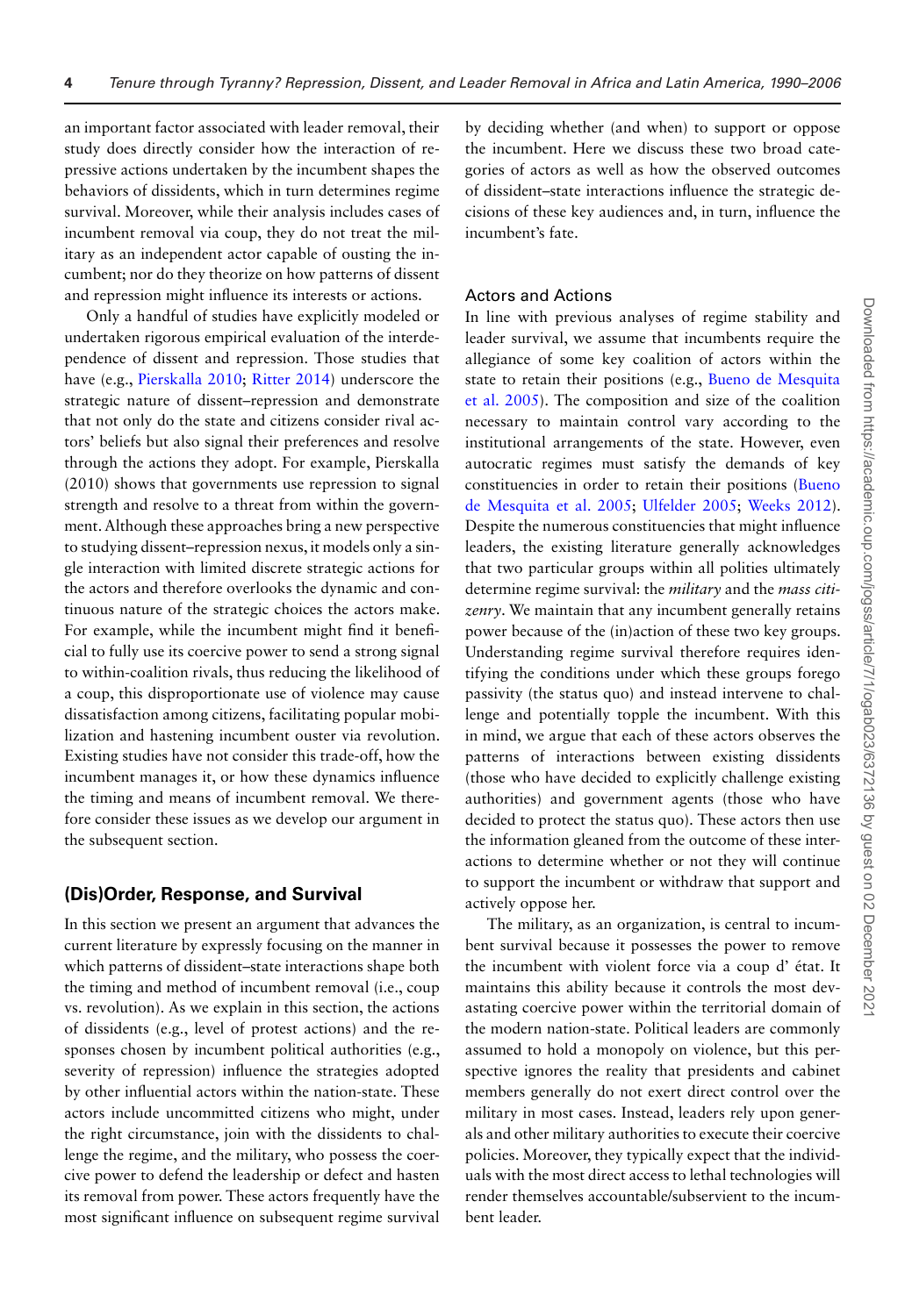While an efficient chain of command is frequently assumed (both in practice and theory), principal-agent problems often produce unexpected and, at times, detrimental outcomes such as excessive or indiscriminate violence (e.g., [DeMeritt 2015;](#page-15-10) [Mitchell 2004\)](#page-16-11). However, the military is not simply a tool of the incumbent regime. Rather, it routinely functions as an independent actor that possesses the ability to either defend or threaten the incumbent during moments of crisis. Often, the survival of the incumbent hinges on just this decision: where the military backs the regime it is more likely to survive, and where it turns against the regime incumbent survival is threatened (e.g., [Nepstad 2011\)](#page-16-12). Notably, the manner in which the incumbent employs repression influences the loyalty of the military and its willingness carry out the incumbent's repressive policies [\(Frugé 2019\)](#page-15-7). As we explain below, the decision to oust the regime versus remain neutral or back the incumbent partly depends on the military's perception of an unambiguous signal regarding the incumbent's resolve and her ability to defend the status quo by meeting the challenge posed by dissidents with sufficient coercive force.

The mass citizenry represents the second pivotal actor in our argument, and popular revolution is the relevant action associated with this group. We conceive of citizens as independent, agentic actors with the ability either to remain quiet and support the existing political authority or to voice their disagreement with the status quo and directly oppose the incumbent by joining political challengers. We assume that in (virtually) all societies, a critical mass of citizens maintains the potential to remove those in power from office. Individuals actively choose whether to remain neutral or to join the body of previously mobilized challengers. Although we consider the masses citizenry as an actor, we do not assume the citizens are homogeneous. Indeed, our theory is consistent with studies that find repression backfires (e.g., Sullivan, [Loyle, and Davenport 2012\) as it implies that excessive](#page-16-13) violence by state security forces can adversely affect citizens' attitude toward the incumbent. However, as we contend, citizens vary in terms of the level of repression necessary to push them to engage in public dissent. In the next section, we discuss how overrepression can promote popular revolution against the incumbent by the citizens.

#### (Re)Actions and Removal

Consistent with previous studies, we assume that both the military (e.g., [Harkness 2014;](#page-15-11) [O'Kane 1987\)](#page-16-14) and the masses (e.g., [Lichbach 1987;](#page-15-12) [Moore 1998\)](#page-16-15) make independent, strategic decisions about supporting or challenging the regime based on their assessment of the state

of political order within the country at a given time point.<sup>1</sup> In line with common expected utility approaches, we likewise assume the military and citizens choose the strategy that provides them with the greatest expected benefit. In choosing their strategies, the relevant actors receive and interpret signals generated from the interactions between dissidents and state forces (e.g., the police in our case) and use this information to determine whether the direction of this contest is moving closer to or farther away from their preferred outcome. If the (perceived) trajectory of the contest converges with the actors' preferences, they feel little pressure to intervene. However, if they perceive that the likely outcome of the contest will adversely impact their interests, they become increasingly likely to adopt strategies intended to alter that outcome.

We assume that the military values the reputation of their institution, any direct benefits supplied by the incumbent, and national stability, which allows them to avoid risks to their institution and to continue to reap benefits from the regime. $<sup>2</sup>$  In this situation, they desire</sup> the incumbent to effectively and, because of their training and guiding military orientation, forcefully respond to dissident challenges with repressive action.<sup>3</sup> In this context, the manner in which the contentious events unfold provides relevant information for the military regarding how it should respond. For example, dissent coupled with the absence of a sufficiently coercive response (i.e., underrepressing) signals the weakness of the incumbent and the potential destabilization of the state. Because the military values order and desires a forceful response to dissident threats, underrepression is contrary to its interests.

Recent analyses suggest that the use of repression tends to increase following the ouster of the incumbent via coup [\(Lachapelle 2020\)](#page-15-13), implying that the military as an organization often views coercive violence as a preferred strategy for the maintenance of authority. Moreover, anecdotal evidence suggests that military leaders are often willing to challenge the incumbent government when they perceived an insufficient coercive response to dissident treats. For instance, the Burma Socialist

- <span id="page-4-0"></span>1 We assume neutrality is effectively a form of tacit support for the status quo.
- <span id="page-4-1"></span>2 Though see [Stanley \(1996\),](#page-16-16) who argues that in El Salvador the military engineered crisis in order to sustain the flow of benefits.
- <span id="page-4-2"></span>3 The assumption that military decision makers are often more acceptant of violence and repression compared to civilian leaders is not particularly controversial, and it is [largely supported by previous research \(e.g.,](#page-15-14) Horowitz and Stam 2014; [Svolik 2013\)](#page-16-17).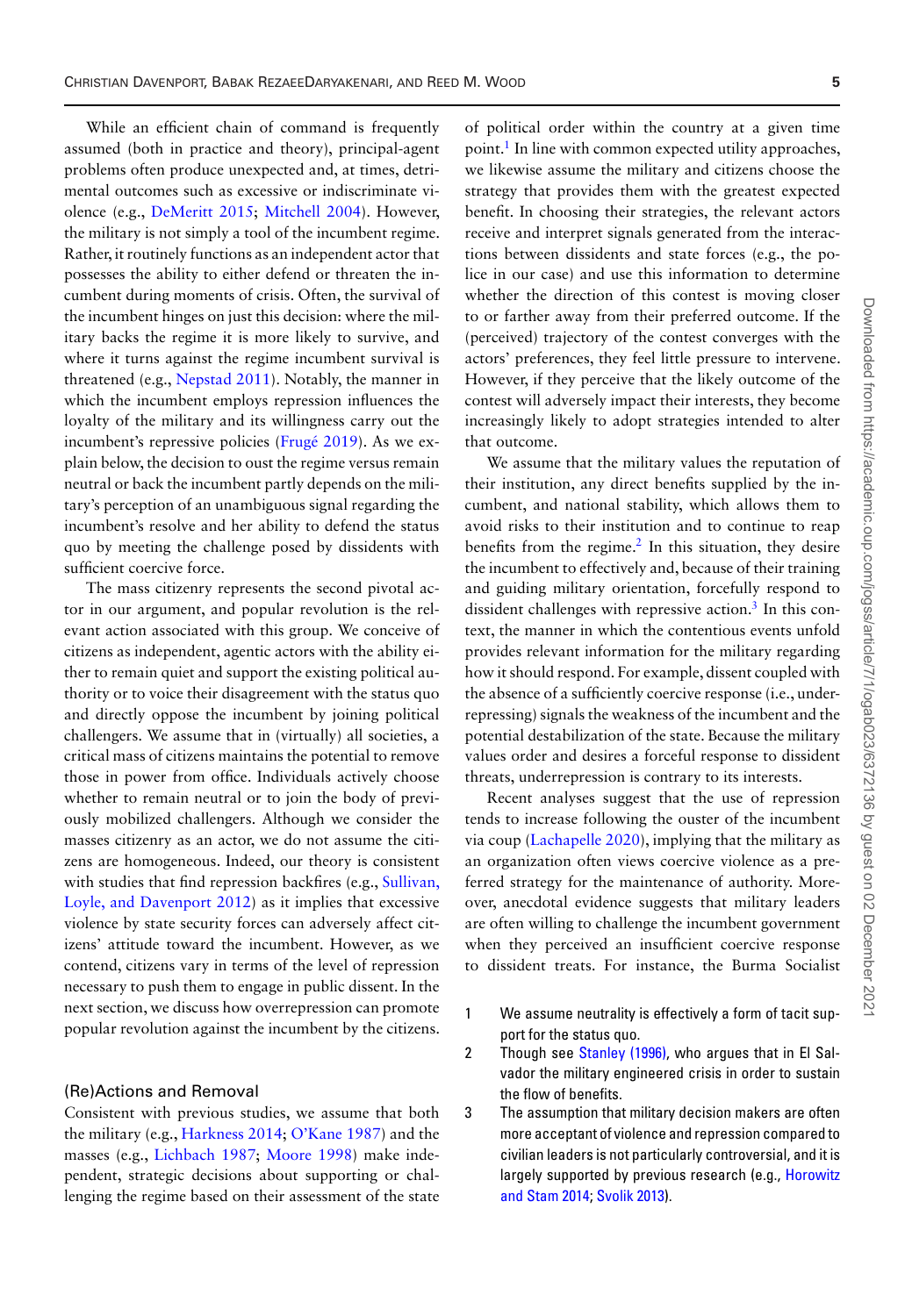Programme Party (BSPP), which was led by General Ne Win, started a series of socialist economic reforms in 1988. In March 1988, dissatisfied university students protested against these policies. Soon, these protests spread thorough the country and other prodemocracy groups joined the students. These antigovernment demonstrations and violent clashes between the protestors and military led to the resignation Ne Win. While the demonstrations reached their peak in August, prodemocracy party delegates voted in favor of a multiparty government. In the meantime, security forces allowed daily protests, developed sympathy with the protestors, and even some of them joined them. On September 18, 1988, General Saw Maung led a military coup and severely repressed the dissidents.<sup>4</sup> The Iranian military likewise intervened in politics when it perceived an insufficient incumbent response to dissident mobiliza-tion. In July 1999, Basij<sup>[5](#page-5-1)</sup> forces attacked student dormitories on the campus of University of Tehran following a series of previous clashes between student dissidents and the paramilitaries. This provoked further protests in Tehran and other major cities as students from other universities and reformist groups joined the protests.<sup>6</sup> Police forces also seemingly showed more tolerance with protestors. As the protests gained a momentum, the Islamic Revolutionary Guard Corps (IRGC) generals and commanders wrote a letter to Iran's president, Seyed Mohammad Khatami, and criticized his security forces' reluctance to suppress protests. The letter stated that if the government cannot show the resolve to quash protests, the generals and commanders will take the control[.7](#page-5-3) These examples, as well as research on the "endgame coups" show that the military leaderships launch a [coup in response to popular mass uprisings \(Koehler &](#page-15-15) Albrecht 2021), especially when they perceive that the incumbent government fails to suppress the dissidents.

During periods of political unrest, the incumbent signals her resolve to maintain the status quo and resist challengers through the actions she undertakes and the orders she issues to her repressive agents (e.g., the military and police). When the incumbent escalates repression against challengers rather than offering concessions, the military is likely to perceive her as a stalwart actor who shares its preferences for maintaining the status

- <span id="page-5-0"></span>4 See [Guyot \(1989\)](#page-15-16) for a detailed discussion of Burma's 1988 Uprising.
- <span id="page-5-1"></span>5 A volunteer paramilitary force associated with the Islamic Revolutionary Guard Corp.
- <span id="page-5-2"></span>6 [https://www.meforum.org/1979/the-revolutionary](https://www.meforum.org/1979/the-revolutionary-guards-role-in-iranian-politics?gclid=CPDS8amUjpsCFSRPagodggNUpQ\043_ftn40)guards-role-in-iranian-politics?gclid= CPDS8amUjpsCFSRPagodggNUpQ#\_ftn40
- <span id="page-5-3"></span>7 See [Kurzman \(2001\)](#page-15-17) for more information on this event.

quo. It would therefore see little benefit to ousting the incumbent through a coup. Moreover, because repression serves as signal of incumbent strength and resolve (e.g., [Frugé 2019;](#page-15-7) Pierskalla 2010), military leaders are likely to comply with incumbent orders and meet rising dissident challenges with increasingly coercive responses. By contrast, tensions between the military and incumbent are likely to increase where the actors' preferences diverge and where the military doubts the incumbents willingness to resist challenges to the status quo. For example, the military would likely view a sudden decline in the incumbent's willingness to repress dissent as a signal of weakness and flagging resolve. This signal, particularly if it occurs during periods of rising dissident threat, may persuade the military to oust the incumbent and replace her with a leader (possibly from its own ranks) who it believes is willing and capable of forcibly suppressing dissident challenges.<sup>8</sup>

We can formalize these interactions in the following way: If we show the level of state repression as  $R \in [0, 1]$ , then the level of military dissatisfaction is decreasing in *R*. Without loss of generality (and for the sake of simplicity), we assume that the military's dissatisfaction function is  $U_c = \ln(\frac{\alpha}{R})$ ; where *R* is the level of state repression, and  $\alpha > 0$  is a parameter showing how structural factors affect military leaders' tendency toward repression. Following statistical survival models, Equation 1 shows the survival hazard function that the incumbent is facing from the military. This coup hazard is positively associated with military dissatisfaction, and thus negatively associated with repression. Furthermore,  $h_0$  shows the incumbent's baseline survival hazard, which is dependent on structural factors of the country.

$$
H_c = h_0 e^{U_c} = h_0 e^{\ln\left(\frac{\alpha}{R}\right)}\tag{1}
$$

[Figure 1](#page-6-0) shows a schematic view of how military leaders respond to state repression, and how their reaction affects the survival of incumbent leaders. If the military is the only actor keeping the incumbent in power, then the optimal policy for the incumbent is maximizing the level of repression to minimize the risk of a military coup. Yet, there is another actor whose actions influence incumbent survival and produce a trade-off in repression policy: the

<span id="page-5-4"></span>8 An alternative possibility exists where the military prefers repression only up to a certain threshold, past which they view the government as incompetent or simply too brutal and thus retracts support. We discuss this nonlinear attitude toward repression in online Appendix B and show how it does not change the core theoretical implications. Moreover, we find no empirical support for this proposition.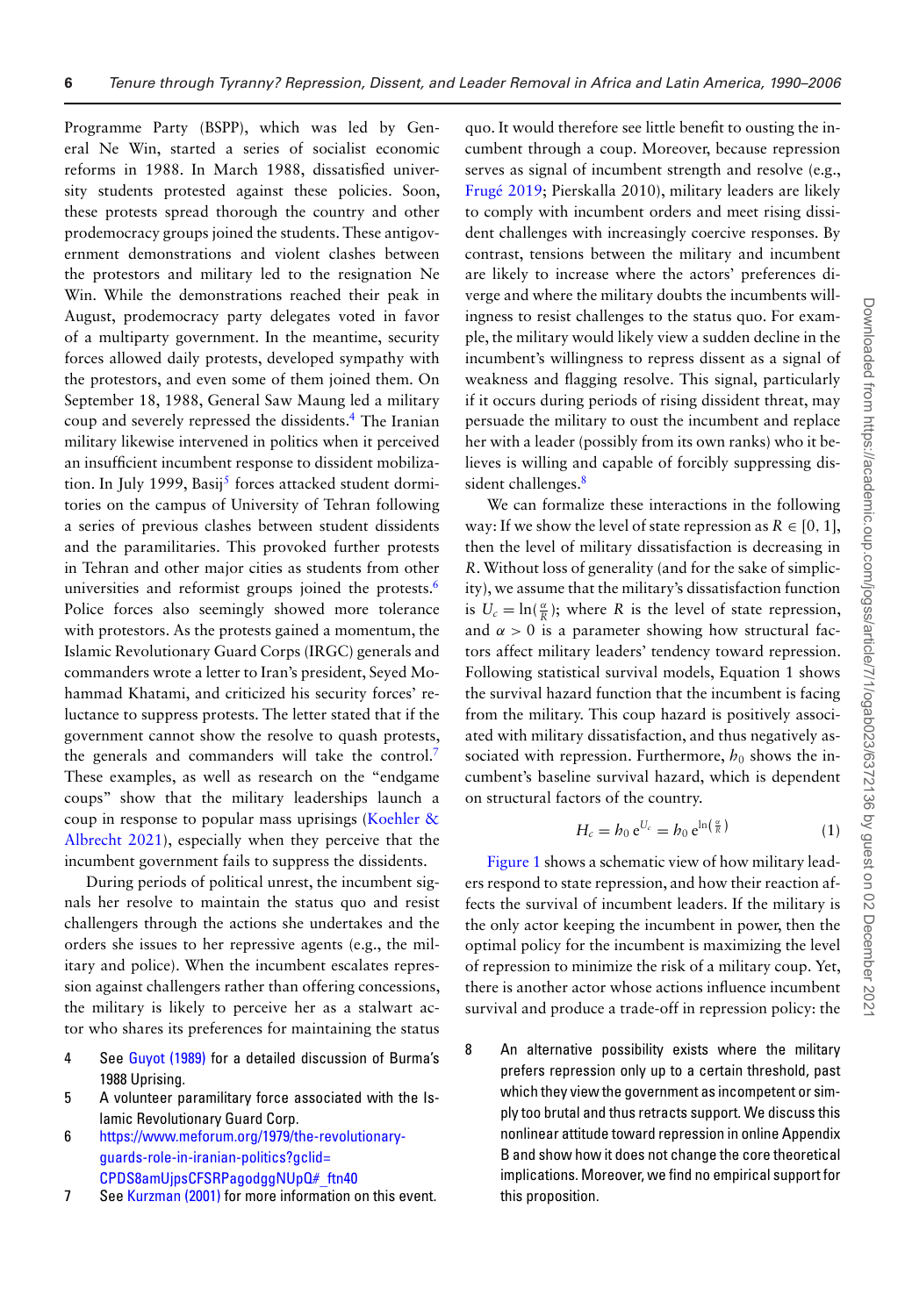<span id="page-6-0"></span>

**Figure 1.** Coup hazard is decreasing in repression.

mass citizenry. We assume that the masses wish to avoid punishment by state security forces. Despite their general concern for physical security, many citizens also maintain strong—and sometimes superior—interest in righting perceived wrongs.

This observation alters the typical emphasis given in the political science literature away from the point that citizens are typically reluctant to engage in contentious political action for fear of reprisal or because they are often simply apolitical (see [Olson 1965\)](#page-16-18). Rather, our view draws upon insights from sociological and ethnographic studies (e.g., [Hess and Martin 2006;](#page-15-18) [Wood 2003\)](#page-16-19), which demonstrate that while fear of sanctions does influence citizen behavior, "moral outrage" and a desire for agency are frequently key factors in individuals' decisions about whether or not to undertake costly collective action. Consequently, in contrast to the "political opportunity structure" literature [\(Brockett 1991;](#page-15-19) [McAdam 1996\)](#page-15-20), which argues that challenges against leaders increase when repression unexpectedly declines, we maintain that high levels of violence and repression may lead to backlash and serve as a catalyst for popular mobilization against the regime [\(Francisco 1995;](#page-15-21) [Mason and Krane 1989;](#page-16-20) [Wood 2003\)](#page-16-19).

While we borrow insights from prior studies that highlight the counterproductive nature of indiscriminate violence, our argument differs in that we focus on the perceived (dis)proportionality of state repression rather than its absolute intensity or scope. More specifically, we contend that wide-spread revolutionary mobilization capable of removing the incumbent becomes increasingly likely when she employs repression that citizens perceive as substantially exceeding the level warranted by the scale of the threat.

Citizens have different tipping points at which they react to unfair use of violence by security forces against their peers (i.e., citizens). That said, it is reasonable to assume that as repression becomes increasingly disproportionate, the masses develop an increasingly negative attitude toward the incumbent. At some point, the disproportionality encourages citizens to reveal their discontent by actively supporting the already mobilized dissidents. [Rasler \(1996\)](#page-16-21) discusses this mechanism in the 1979 Islamic Revolution in Iran. On 19 August 1978, the Cinema Rex of Abadan, Iran, was set ablaze and led to the death of about 420 people. The revolutionaries accused The National Organization for Security and Intelligence (SAVAK) intelligence agents and organized several large protests, including the Eid-Fitr prayer on 4 September 1978, in response to it. While Jafar Sharif-Emami's government mostly tolerated these protests initially, the rising momentum of protests led to martial law declaration. However, a large group of people in Tehran ignored the martial law on 8 September 1978 and gathered in Jaleh Square. The security forces shout the protestors indiscriminately, leading to the death of numerous people. [Abrahamian \(1982\)](#page-15-22) argues that the Jale square events, known as the Black Friday, was the tipping point that faded the hope for a compromise between Shah and dissidents, as it increased the size of protests and triggered more strikes and protests among Iranians who were mourning for their fellow citizens.

Considering that repression increases citizens' dissatisfaction with incumbent leaders, we, without loss of generality, formalize this positive association:  $U_r = \ln(\beta R^2)$ . The dissatisfaction caused by state repression among civilians increases the number of civilians who join political dissent against incumbents, and thus increases the hazard of a revolutionary overthrow of the incumbents. Equation 2 shows how the risk of revolution is linked to state repression.

$$
H_r = h_0 e^{U_r} = h_0 e^{\ln(\beta R^2)}
$$
 (2)

 $H_r$  indicates the level of revolution hazard, which is positively associated state repression. Also,  $h_0$  is the incumbent's baseline survival hazard, and  $\beta > 0$  shows the sen-sitivity of the masses to repression. [Figure 2](#page-7-0) presents a schematic view of the relationship between state repression and revolution hazard. If the survival hazard of the incumbents was only dependent on the masses' satisfaction, the best repression policy could be minimizing its level to contain popular revolution. However,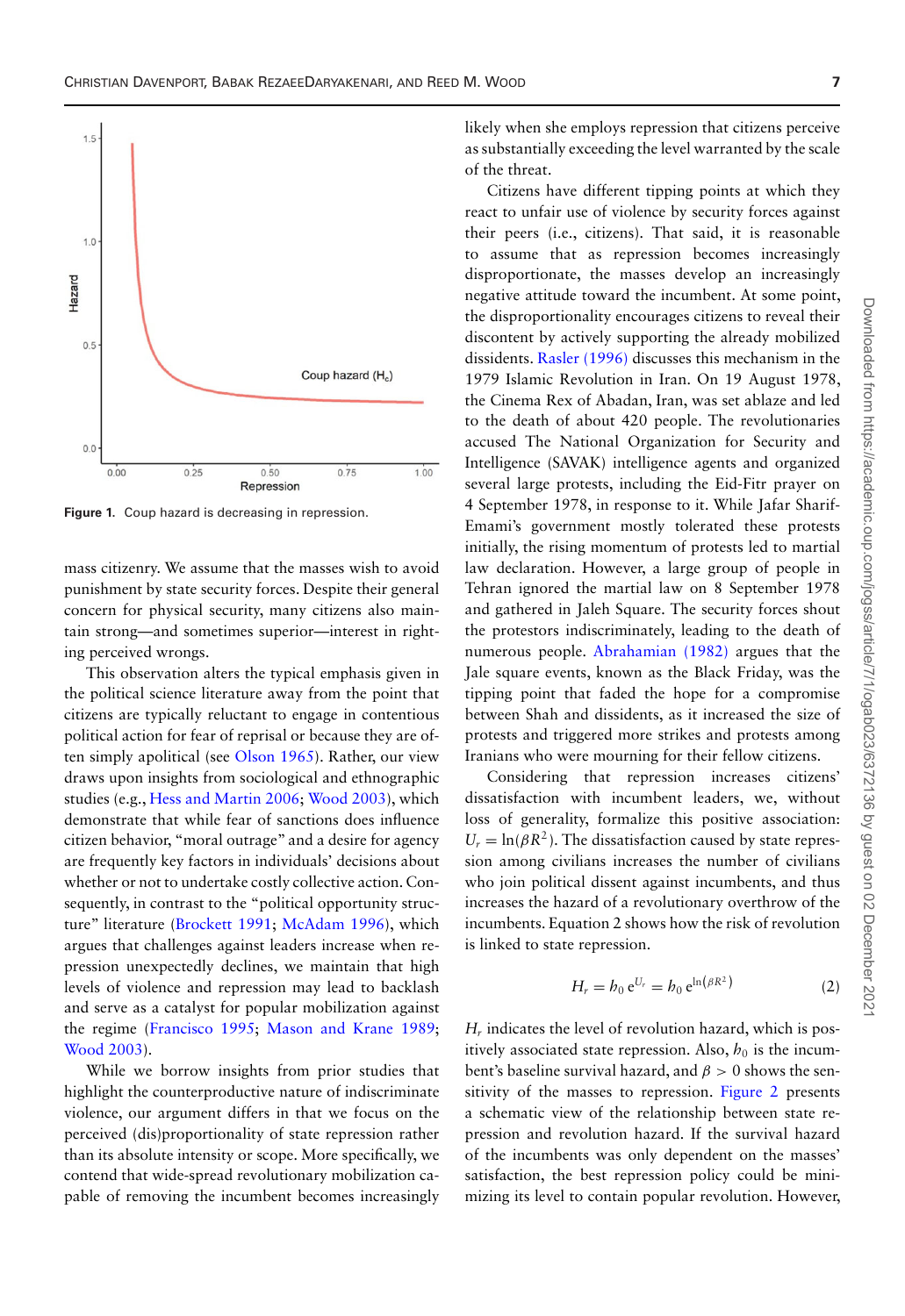<span id="page-7-0"></span>

**Figure 2.** Revolution hazard is increasing in repression.

incumbents should minimize survival hazard posed by the masses and the military.

Dissident–state interactions produce information that is crucial to the decision calculus of both the military<sup>[9](#page-7-1)</sup> and the masses. The reasons for this are straightforward. On the one hand, dissidents (i.e., those engaged in protest, demonstrations, strikes, sit-ins, boycotts, and the like) are the most visible and most active manifestation of political disorder. Their appearance, especially in large numbers, signals that some aspect of political authority is threatened. Dissidents issue demands via collective action and mobilization against the incumbent authorities. Furthermore, the accommodation of these demands by the incumbent regime threatens to fundamentally alter the existing political, economic and/or social system. On the other hand, the police or other domestic security forces represent the most visible manifestation of state coercive/forceful power and political order. These actors frequently respond to dissident challenges with relevant counteractivities such as increased monitoring, arrests, beatings, curfews, and possibly killings. Moreover, other relevant actors—namely the military and (as yet) uncommitted citizens—observe these contentious engagements.

<span id="page-7-1"></span>9 We assume that the police represent the first line of coercive response to dissent. However, the argument would not change significantly if we assumed military units engaged in repression. The central question is whether military elites decide that they are satisfied with how security forces are utilized in the face of dissent.

Indeed, this is part of their purpose, as the interactions are intended to communicate resolve, credibility, strength, and intent to the relevant audience. Every interaction thus becomes a "performance" that influences the future actions of the audiences that observe them [\(Tilly 2008\)](#page-16-22).

Following previous findings regarding the nonlinearity of repressive regime responses to dissent (and vice versa) (e.g., [Lichbach 1987;](#page-15-12) [Rasler 1996\)](#page-16-21)—and in particularly [Moore's \(1998,](#page-16-15) [2000\)](#page-16-23) insights about the importance of sequence, pattern, and actor expectations to the question of leader survival—we argue that the incumbent leaders' decisions regarding the severity of repression represent a critical factor in understanding the responses of the masses and the military, whose support (or defiance) ultimately determines her survival. When faced with dissisent challenges, leaders can select from a broad range of coercive stragies. Iincumbents could meet dissident challenges with a proportional response, representing a form of tit-for-tat relationship. In contrast, incumbents could dramatically escalate repressive behavior in response to behavioral challenges in the hopes of smashing opponents with overwhelming, often indiscriminate force. Finally, incumbents could dramatically curtail repression in the face of dissent, perhaps making accommodations when repression is seen as unsuccessful. The first strategy, meeting dissent with proportional coercion, is expected to produce a relatively stable pattern of interactions in which the incumbent's security forces and dissidents clash, sometimes violently, but the overall stability of the regime persists. The last two strategy options, however, effectively fall off this equilibrium path and are instead likely to produce rapid changes in the political order, including the ouster of the incumbent via irregular means (e.g., revolution, rebellion, or coup). An implication of this argument is that the incumbent needs to identify the optimal level of repression that minimizes the risk of revolution and coup simultaneously, thus increasing her likelihood of survival.

Equation 3 shows the aggregate level of incumbent removal hazard when accounting for these factors. As discussed above, incumbent survival hinges on the military and the masses' support. Substituting Equations 1 and 2 in Equation 3, we find the incumbent's removal hazard function. In the online appendix, we solve the incumbents' hazard minimization problem. Given the parameters of the model (i.e.,  $\alpha$  and  $\beta$ ) the removal risk (survival) of incumbents is minimized (maximized) at  $R^* = (\frac{\alpha}{2\beta})^{\frac{1}{3}}$ . This optimal level of repression confirms our claim that the incumbents' best response is where the survival threats of militaries and masses are balanced. Furthermore,  $R^*$  is dependent on the sensitivity of the military and the masses to state repression. If the military,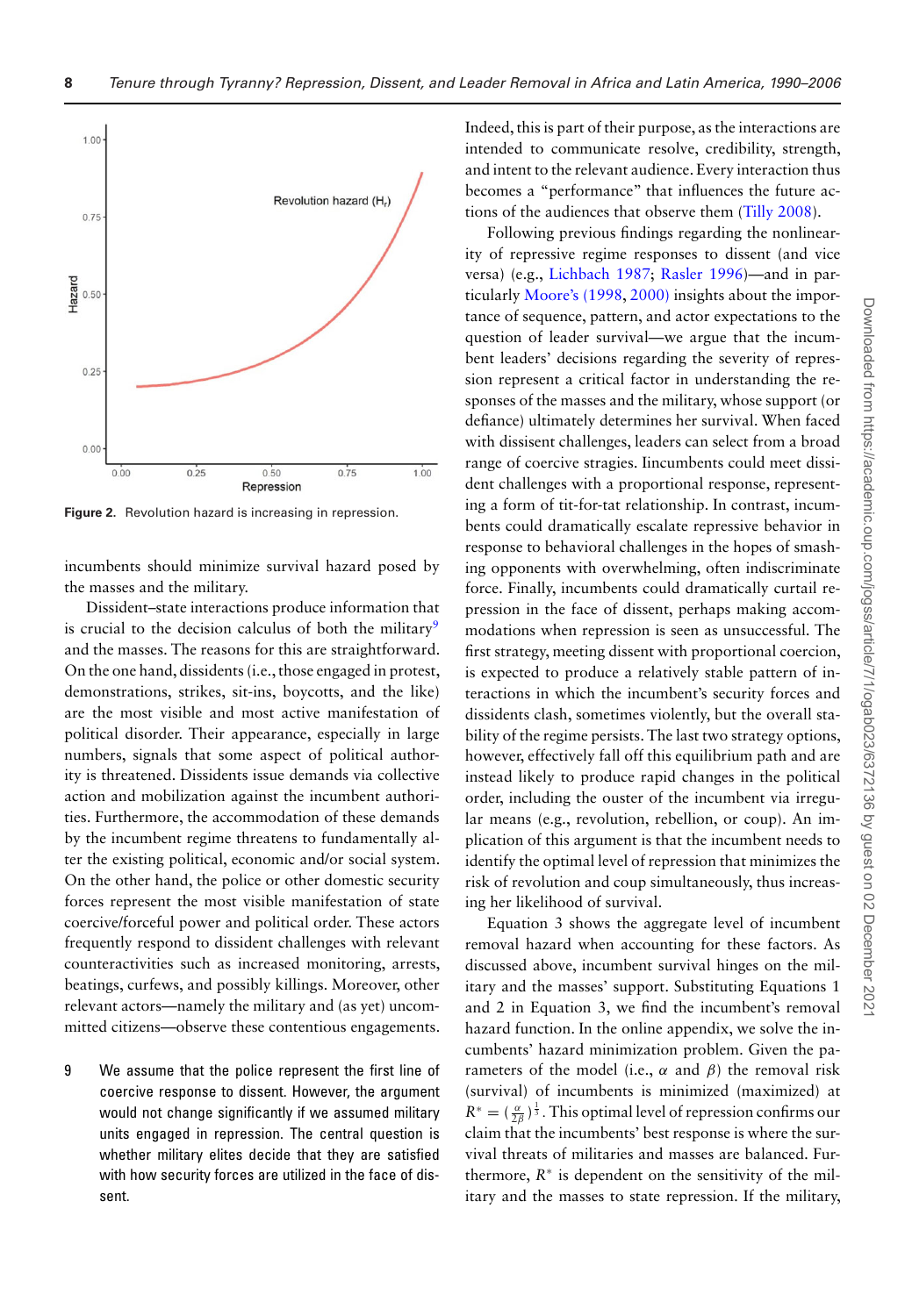<span id="page-8-0"></span>

**Figure 3.** Optimal level of repression for incumbents considering the aggregate level of hazard,  $H = H_c + H_r$ .

as an institution, become structurally more supportive of repression ( $α$  increases) then  $R<sup>*</sup>$  shifts to the right, showing a higher level of optimal repression for the incumbents. Similarly, if the masses become accustomed to a higher level of repression (β decreases), *R*<sup>∗</sup> shifts to the right, meaning that it is easier for the incumbents to use a higher level of repression.

$$
H = H_c + H_r \tag{3}
$$

$$
H = h_0 e^{\ln\left(\frac{\alpha}{R}\right)} + h_0 e^{\ln\left(\beta R^2\right)} \tag{4}
$$

$$
H = h_0 \left[ \frac{\alpha}{R} + \beta R^2 \right] \tag{5}
$$

This theoretical framework allows us to examine how the two broad classes of actors identified above respond to the level of repression adopted by the regime *relative* to levels that would normally be anticipated given recent patterns of dissident–state interaction. In this sense, we seek to identify how unanticipated spikes or rapid dips in repression relative to dissent—that is, deviation from *R*∗—influence the actions of the military and the masses to oust the incumbent via coup or revolution, respectively. As the main implication of this model, *R*<sup>∗</sup> divides the repression response space into two areas. If the level of repression deviates from its optimal level, *R*∗, the likelihood of survival decreases. However, the types of threats and thus the outcomes of state–dissident interactions differ. As [Figure 3](#page-8-0) shows, the underproduction of repression

(when  $R < R^*$ ) increases the risk of a military coup, and this risk is defined by the size of the repression–deficit. On the other hand, overproducing repression (when  $R > R^*$ ) decreases state survival by increasing the risk of revolution, a threat that increases as the level of repression overproduction increases.

We formalize the theoretical implications of our model as following hypotheses:

**H1:** *Where incumbents significantly underproduce repression relative to recent dissent, the likelihood of incumbent removal by coup increases.*

**H2:** *Where incumbents significantly overproduce repression relative to recent dissent, the likelihood of incumbent removal by revolution increases.*

## **Data**

Evaluating the above hypotheses requires several pieces of information. First, we require information on the duration of a leader's tenure and the manner in which the leader departed office. This information is provided within the *Archigos* dataset version 2.9 (Goemans et al. [2009\). Previous studies have generally used the](#page-15-23) *Archigos* dataset to evaluate leader removal by either "regular" or "irregular" means, the latter reflecting cases in which an incumbent is forced from office by extraconstitutional means such as coup, revolution, etc. Our argument focuses exclusively on irregular removal. However, we disaggregate irregular outcomes to assess the extent to which the over- or underproduction of repression relative to dissent influences the likelihood of *coups* and *revolutions*. We also require information on dissent and repression (our principal independent variables). As our argument is specifically concerned with the dynamic interactions between the two variables, this suggests the need for time-series data that covers both activities at a fairly fine level of temporal aggregation. We therefore rely on information on both state repression and dissident challenges contained in the recently released So[cial Conflict in Analysis Dataset \(SCAD\) \(Salehyan et al.](#page-16-24) 2012). Combining these datasets produces as sample representing about 69 states in Africa and Latin American encompassing 246 distinct leadership spells for which we have data for the years 1990 to 2006. We choose the month as the temporal unit because it should reflect sufficient time for the outcomes of the interactions of interest (dissent and repressive response) to resonate with the appropriate audiences that essentially determine the fate of the incumbent. Comparatively, longer windows risk losing the dynamic nature of the processes upon which we focus while much shorter windows (e.g.,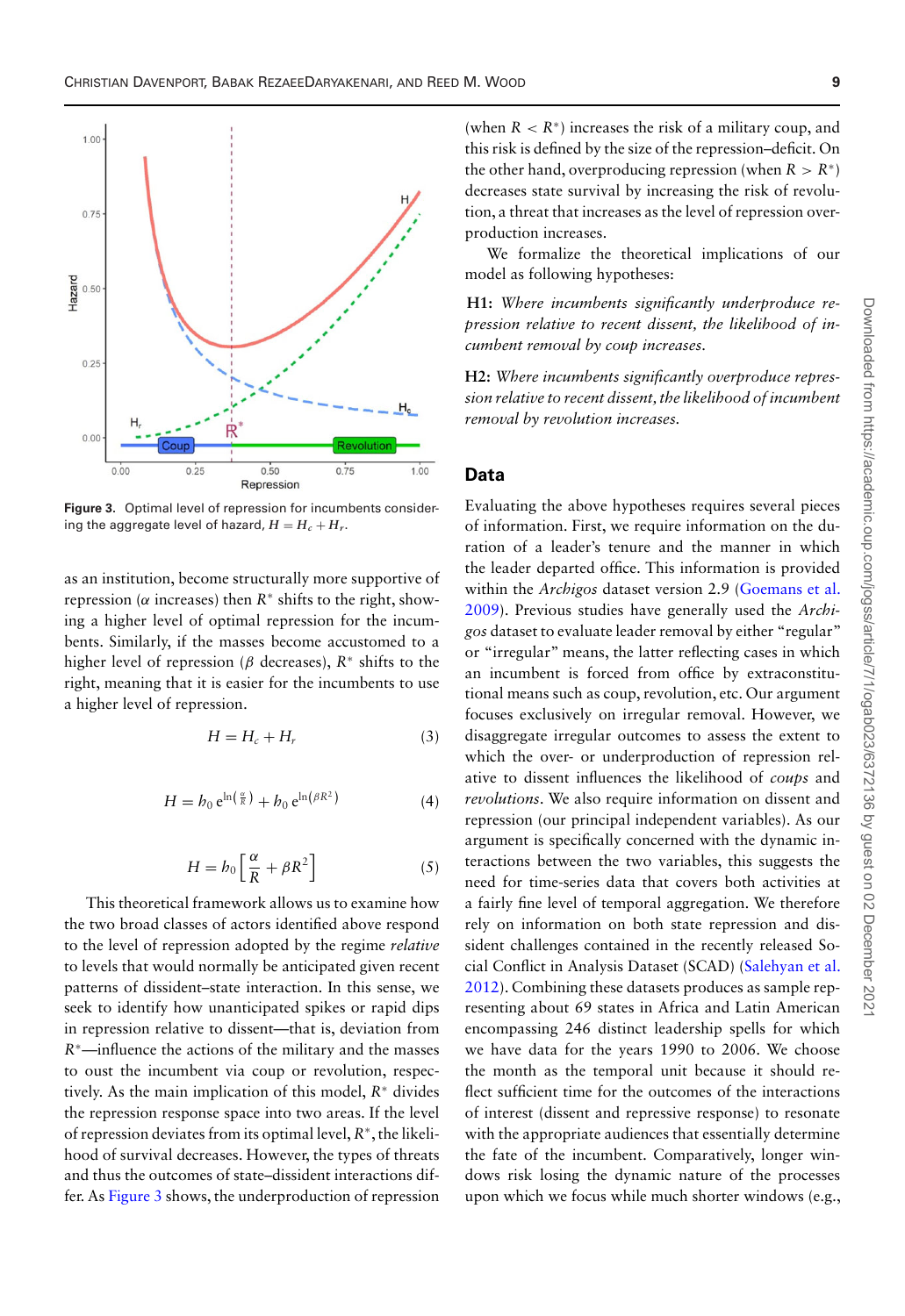the week) may not provide sufficient time to capture the expected response. Our analysis is limited to Africa and Latin America regions because SCAD currently only provides information for events taking place therein. Nonetheless, the large sample of diverse countries should allow us to generalize from the results. Aggregating the data in this way produces a sample of more than 11,000 leader-month observations.

Our argument focuses on the simultaneous levels of dissent and repression at a given moment and how this situation influences the willingness of other actors to intervene and oust the incumbent. The balance of dissent and repression results from the observed patterns of behavioral interaction between the challengers and incumbent.We are guided by the belief that sociopolitical actors tend to evaluate deviations from expectations as opposed to detailed evaluations of all information emerging from an environment. Information on specific events and interactions is usually only known after the fact; by contrast, citizens as well as political elites are often acutely cognizant of instances in which events dramatically diverge from expectations. We are therefore particularly interested in how unexpected deviations from observed patterns of behavior affect the calculus of these observing audiences.

To account for this theoretical mechanism, we utilize a method that captures the complexity of dissent– repression interactions and accounts for the under- or overuse of repression by the state. The indicator we construct for our analysis, *Unexpected Repression*, explicitly measures the extent to which the level of repression an incumbent employs deviates from the levels that audiences would anticipate given recent patterns of violent and nonviolent challenges to the status quo. $10$  To create this measure, we first model the dissent–repression process using information available in SCAD. Specifically, we regress the monthly count of instances of government repression (lethal and nonlethal) observed within a given country on a series of variables that previous studies have routinely identified as important predictors of repression (e.g., [Davenport 1995\)](#page-15-24). These include the monthly counts of dissident actions (i.e., strikes, riots, and antigovernment protests) and antigovernment violence (terrorism, assassination, etc.), the month-on-month changes in these counts, a number of structural and economic factors (e.g., wealth, domestic political institutions, population size), and economic resources (oil and foreign aid as a propor-

<span id="page-9-0"></span>10 The approach we describe here is similar to the tech-nique employed by [Palmer and Whitten \(1999\)](#page-16-25) to investigate voters' responses to *unanticipated* economic changes.

tion of GDP).<sup>11</sup> Because current repression is highly influenced by previous patterns of repression, our models account for autoregressive disturbances (AR1 errors). Furthermore, we employ a fixed-effects estimator to account for the unit-level heterogeneity we would likely overlook using standard control variables alone.<sup>12</sup>

The information relevant for our analysis is captured in the residuals extract from this model. More specifically, because the residuals in this case reflect the deviation of a given observation (e.g., count of repression) from the values predicted by the model, they should serve as a rough proxy for the difference between observers' informed expectations about the level of repression an incumbent would employ and the level her agents actually mete out. Put differently, the residuals represent *Unexpected Repression*. Positive values of these variables (overrepression) reflect cases in which the observed number of repression events exceeded the number expected given recent protest activities plus relevant controls, whereas negative values (underrepression) reflect cases in which the observed value was less than what would have been expected after accounting for those factors.

Notably, our measure of *unexpected repression* is adjusted over time in response to changes in the significance of threats posed by dissidents. Given that dissent is strongly and positively correlated with repression, an increase (decrease) in dissent predicts greater (smaller) repression in the first-stage model (Table A1 in the online appendix). Therefore, for any observed level of repression, an increase in dissent increases the expected level of repression, and thus reduces the level of *unexpected repression*. Conversely, if dissent decreases for a given level of observed repression, the predicted level of repression decreases (Table A1 in the online appendix), and thus the *unexpected repression* increases. We contend that changes in the level of *unexpected repression* ultimately influence the chance of leader removal by coup and revolution. The advantage of this approach is that it

- <span id="page-9-1"></span>11 *Repression*<sub>*i*,*t*</sub> =  $\alpha_0 + \alpha_1$ *Repression*<sub>*i*,*t*-1</sub>  $+ \alpha_2 \Delta Dissent_{i,t} + \alpha_3 Dissent_{i,t-1}$  $+ \alpha_4 \Delta \text{V}$ *iolence*<sub>*i*,*t*</sub> +  $\alpha_5 \text{V}$ *iolence*<sub>*i*,*t*-1</sub>  $+ \alpha_6Election_{i,t} + \alpha_7Population_{i,t-1}$  $+\alpha_8 GDP p c_{i,t-1} + \alpha_9 A i d_{i,t} + \alpha_{10} O i l_{i,t} + \alpha_{11} W_{i,t}$  $+\alpha_{12}S_{i,t} + \mu_i + \epsilon_{i,t}$ . A full list and description of these indicators as well as the results from these models are available in the online appendix.
- <span id="page-9-2"></span>12 In alternative specifications we employed Poisson models with a fixed-effects estimator and approximated the residuals by subtracting the observed values from the predicted values. The results were similar.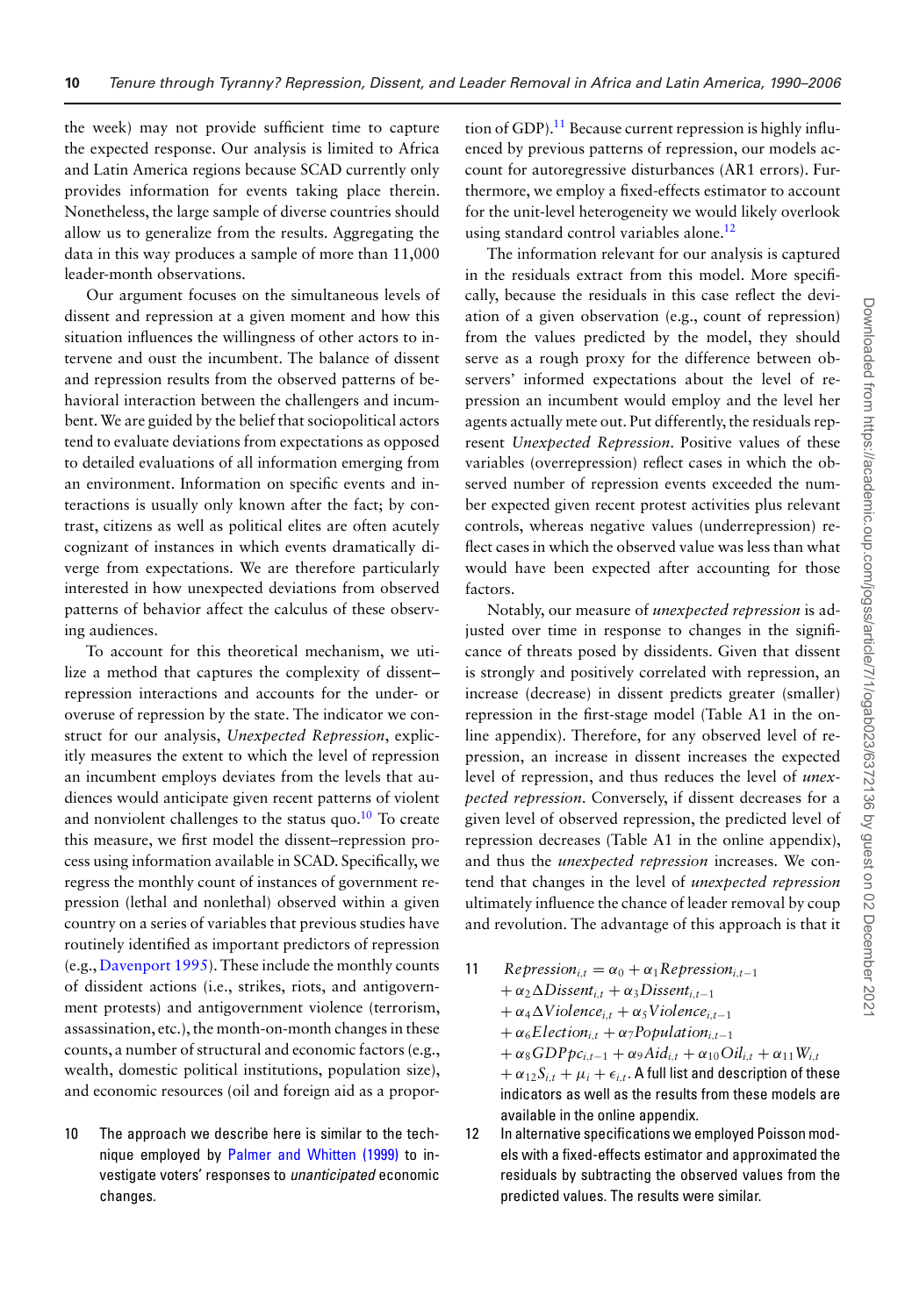| Mean | St. Dev. | Min, Max       |
|------|----------|----------------|
| 0.19 | 0.67     | 0, 14          |
| 0.15 | 0.65     | $-1.52, 10.14$ |
| 0.00 | 0.39     | $-5.87, 5.57$  |
|      |          |                |

<span id="page-10-0"></span>**Table 1.** Summary Statistics for Repression Variables

allows us to evaluate both our argument as well as existing arguments regarding the impact of political opportunity structures. If our argument is correct, ouster via revolution is more likely when repression significantly exceeds expectations (positive coefficient). Alternatively, if a revolution occurs when observed repression drops far below expected levels (a negative coefficient), this would provide support for existing political opportunity structure arguments. This construction also allows us to evaluate our argument regarding the expectations and actions of military elites, whom we argue intervene against the incumbent when they fear repression is not sufficiently forceful.

[Table 1](#page-10-0) presents the summary statistics for our measure of *Unexpected Repression* as well as the original count data on repressive actions from SCAD and the value of *Expected Repression*, which represent the fitted values from the model. This is also not surprising given that previous research has presented us with a robust set of covariates with which to predict repression, and we applied a model specification that accounts for omitted variable bias as well as autoregressive error structures. It is somewhat interesting however that our model generally underpredicts repression: the mean as well as the maximum for the predicted values are slightly lower than for the observed values. By contrast, the residuals are fairly different. The mean is approximately zero, but the minimum and maximum values suggest that in at least some cases, governments significantly under- or overresponded to the challenges they faced. For example, a value of "5" implies that repression exceeded expected levels by 5 events, representing a substantial overproduction in repression relative to the observed level of dissent.

We also employ several relevant control variables drawn from previous literature on leader tenure. First, we control for the occurrence of an active insurgency within the state. We strongly expect domestic-armed conflict to positively influence the likelihood that a leader is removed from office by armed domestic challengers, though this outcome is certainly not assured. This variable is particularly important to our analysis since insurgency and protest dynamics are often related. As we note above, where regime repression dramatically outpaces the levels deemed acceptable by the masses given dissent, they are increasingly likely to join more radical movements. Moreover, as previous literature has shown, once regime violence becomes particularly brutal, civilians (e.g., the masses) are more likely to support the rebels [\(Goldstone 2001;](#page-15-25) [Mason and Krane 1989\)](#page-16-20). Overall, we expect that active civil conflict increases the likelihood of leader removal via revolution. The effects of civil conflict on coup are more ambiguous. However, such instability may prompt the military to reassert control on its own if it deems the existing incumbent is not capable of ensuring order.

Previous research has also found that involvement in international conflicts and crises impacts regime survival (e.g., [Debs and Goemans 2010;](#page-15-26) [Goemans 2000\)](#page-15-27). To address this factor, we include a variable indicating whether the state was involved in an international conflict during the year. Both variables (civil conflict and international conflict) are taken from the Uppsala [Conflict Data Program's Dyadic dataset \(Harbom,](#page-15-28) Melander, and Wallensteen 2008), which codes armed political conflicts between the state and an opposition group that produces at least 25 combatant deaths in a given year, and adapted to our leader-month unit of analysis.

We account for regime type because previous studies have indicated that political institutions influence regime responses to threats and the timing and method of their removal from office (e.g., Bueno de Mesquita and [Smith 2010\). Given that our argument follows closely](#page-15-1) in the vein of recent work on revolutionary threats and incumbent survival, we rely on their measures of the size of an incumbent's *winning coalition* and *selectorate* to control for relevant regime effects. Specifically, we include measures of the size of the incumbent's *winning coalition* ("W") and the size of the *selectorate* ("S") from which he or she can draw supporters. Prior studies suggest that increases in both of these elements should reduce the risk of leader removal via extraconstitutional means such as coup and revolutions. $13$ 

Because recent studies suggest incumbent access to nontaxable revenues such as petroleum or foreign aid [rents shapes the timing and method of removal \(Bueno de](#page-15-1) Mesquita and Smith 2010; [Wright 2008\)](#page-16-3), we include controls representing the annual value of foreign aid flows into the country as a percentage of GDP and value of oil and gas exports similarly scaled to the size of the state's economy. Aid data are taken from [Morrison \(2009\).](#page-16-2) We compute values for oil and gas revenues using data from

<span id="page-10-1"></span>13 Full explanations of these variables are available in Bueno de Mesquita et al. (2005).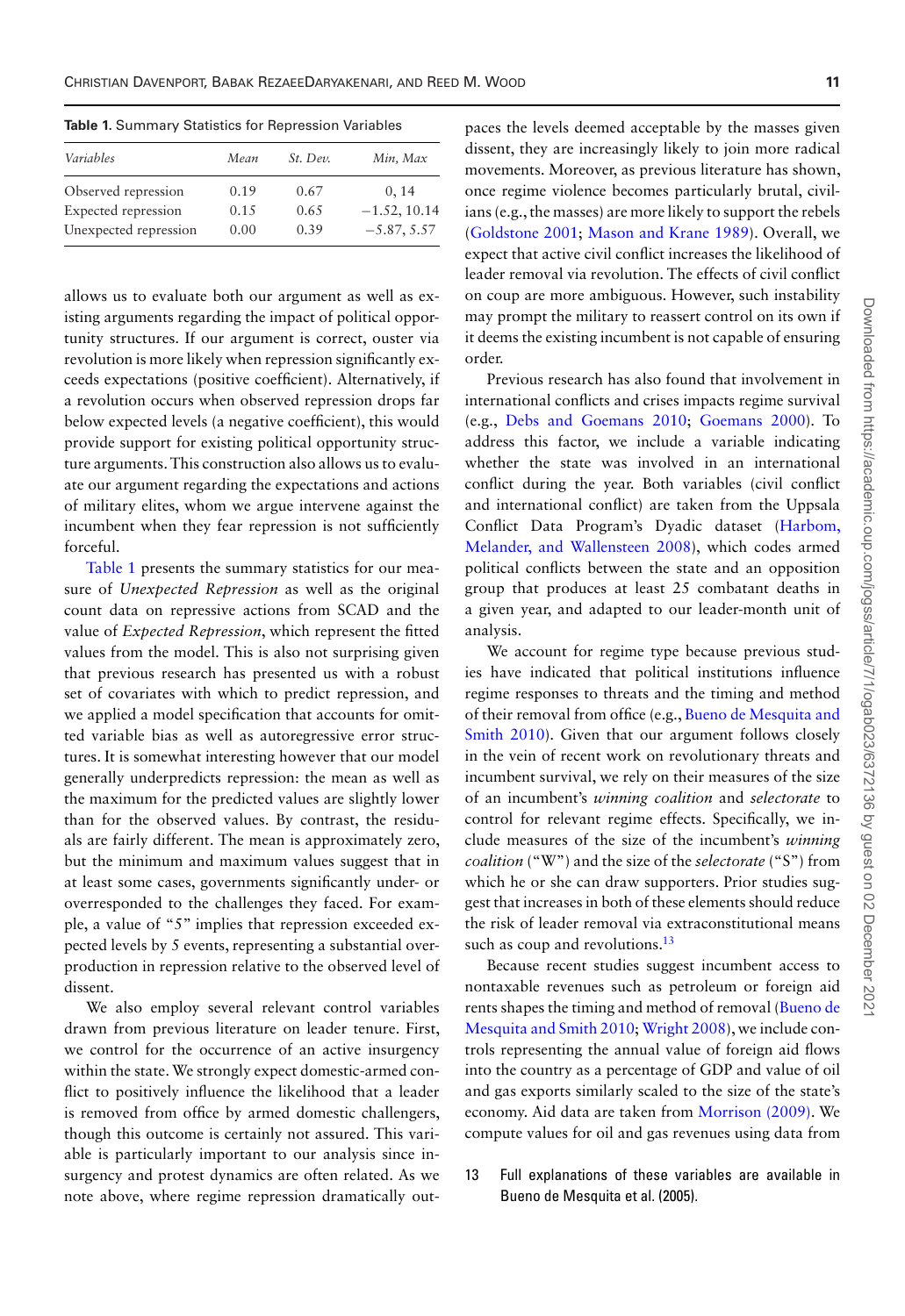[Ross \(2013\).](#page-16-26) Finally, we include controls for a number of state-level characteristics that previous studies suggest may influence regime survival and leader tenure. We control for GDP per capita and population using data from Penn World Table 9.0. We log-transformed these values and lag them by one year. To address heteroskedasticity and serial correlations, we estimate robust standard errors, which are clustered by countries.

## **Empirical Approach and Results**

In order to test our argument, we adopt a competing risks approach that explicitly accounts for the competing ways that a leader might be removed. Our data contain mutually independent potential outcomes: coup and revolution as well as others as a separate category (e.g., assassination, death, retirement, election loss). Importantly, leader removal in one manner during a tenure spell necessarily precludes termination of the same leader by another manner. Cox proportional hazard (CPH) models are commonly used to estimate the failure rate of incumbents or similar events of interest. However, a central limitation of these models is that they censor competing failure events rather than evaluating their influence on the probability of observing the outcome of interest. This is problematic given that the likelihood of a specific failure event depends on the probability of observing alternative failure events. While CPH models estimate the causespecific hazard, they produce biased and largely uninterruptable estimates in the presence of mutually exclusive [alternative failure events \(](#page-15-30)[Fine and Gray 1999](#page-15-29)[;](#page-15-30) Gooley et al. 1999).

To address this issue, we adopt Fine and Gray's competing risks approach. Rather than modeling the causespecific hazard (as with Cox models), this method explicitly considers the subdistribution hazard (subhazard) of an event of interest [\(Fine and Gray 1999\)](#page-15-29). Similar to the CPH model, the fine and gray competing risks model is semiparametric, which means that it does not require us to make assumptions regarding the functional form of the baseline hazard. Moreover, this approach estimates the cumulative incidence function (CIF) for a specific event, allowing a direct evaluation of the likelihood of leader removal in the presence of the competing risk of alternative competing outcomes. Thus, we model the time to a given outcome while explicitly accounting for the possibility that the leader's tenure could also have ended as a result of one of competing removal hazards such as regular removal, death, or serious illness, or that they might persist through the period of study.

Results for the competing risks analyses are presented in [Table 2.](#page-12-0) For ease of interpretation, we report coefficient estimates rather than subhazard rates. Positive values reflect an increase in the subhazard rate (risk) of the given type of extraconstitutional incumbent removal, whereas negative values reflect a reduction in the odds of leadership replacement. Models 1 and 2 report the influence of our covariates on the risk of incumbent removal via *coup*, whereas Models 3 and 4 report the results for the risk of incumbent removal via *revolution*. We first present results with no controls and then follow with results for the fully specified models.<sup>14</sup>

According to our results in Models 1 and 2, and directly in line with our argument, positive *Unexpected Repression*—situations where repression significantly outpaces the level that would normally have been expected—diminishes the risk of leader removal via coup. The coefficient is statistically significant and negative in both models.<sup>15</sup> This result supports our argument that the manner in which the incumbent responds to political dissent informs the military's decisions regarding whether to continue providing support to the incumbent (by inaction) or to intervene and replace the incumbent. In particular, we argued that the military is increasingly likely to oust an incumbent when it perceives that the incumbent is not applying sufficient coercion for a given level of dissident behavior. Our results also suggest that the military is less likely to stage a coup when repression exceeds what would normally be expected given observed dissent. We infer from this result that the military views overrepression as consistent with its desire for order.

As in the coup models, *Unexpected Repression* is significantly related to the risk of incumbent removal via revolution. However, consistent with our expectations, the direction of the relationship is reversed. While the use of disproportionate repression appears to help incumbent leaders stave off coups, it appears to increase the risk that the leader is toppled in a revolution. In both models, the coefficient for the repression variable is positive and statistically significant. This supports the argument articulated above in which unexpected spikes in state repression relative to recent dissent increase the likelihood that mobilized civilians undertake large-scale behavioral challenges against the regime. We argued that this occurs because spikes in repression stoke moral outrage

- <span id="page-11-0"></span>14 Diagnostic tests of the model revealed no significant violations of the proportional hazard assumption for the primary independent variable of interest (*Unexpected Repression*).
- <span id="page-11-1"></span>15 The results are highly similar if we include a control for *Expected Repression.* See Table A2 in the online appendix.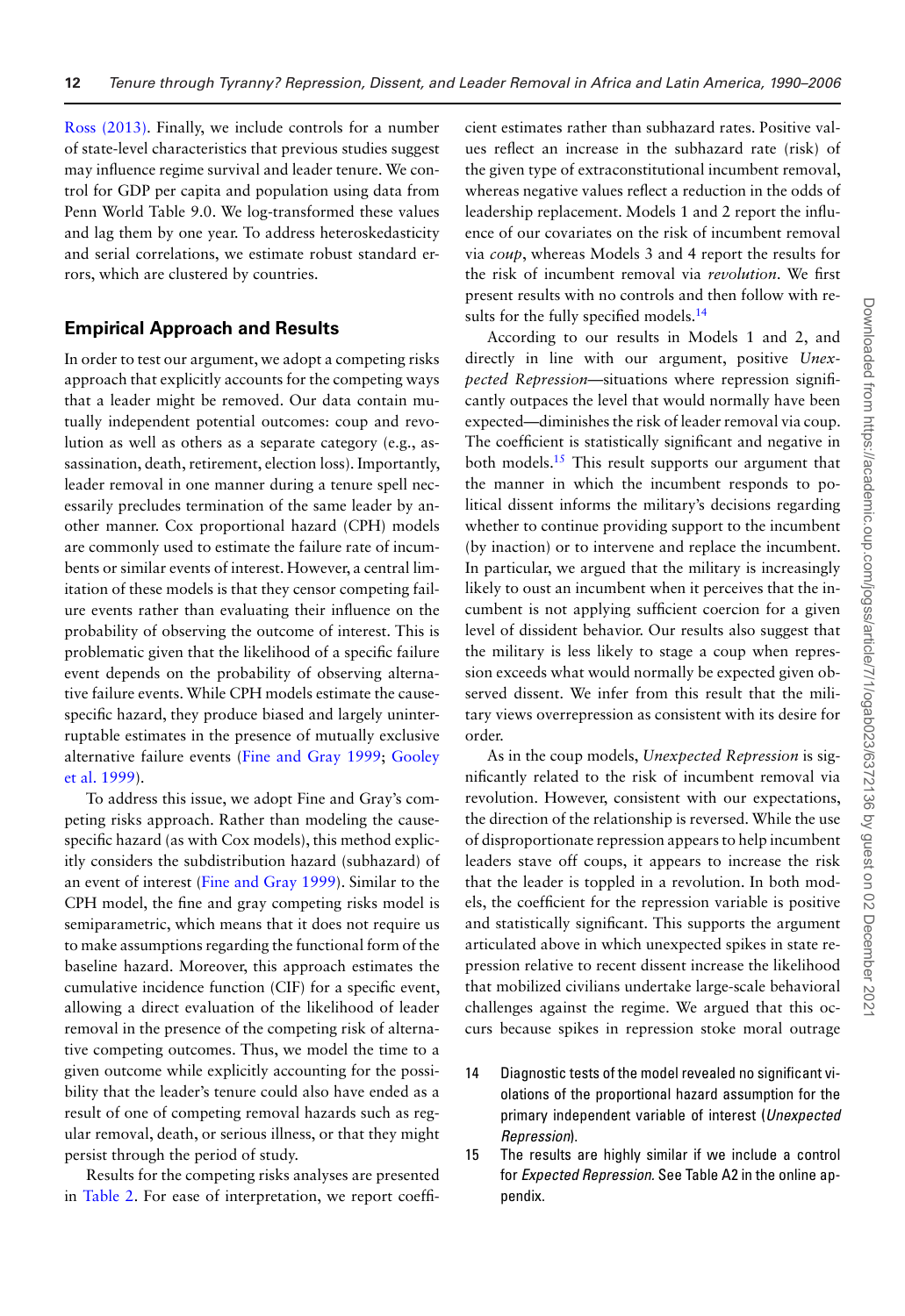|                                   | Model 1: Coup | Model 2: Coup | Model 3: Revolution | Model 4: Revolution |
|-----------------------------------|---------------|---------------|---------------------|---------------------|
| Unexpected repression $_{t-1}$    | $-0.82**$     | $-1.28**$     | $1.02**$            | $1.51*$             |
|                                   | (0.31)        | (0.44)        | (0.37)              | (0.68)              |
| Civil conflict                    |               | 0.09          |                     | 1.01                |
|                                   |               | (0.97)        |                     | (0.93)              |
| International conflict            |               | $-15.91**$    |                     | 1.65                |
|                                   |               | (1.20)        |                     | (1.12)              |
| Population ( $log$ ) $_{t-1}$     |               | $-0.91$       |                     | $-0.76$             |
|                                   |               | (0.71)        |                     | (0.78)              |
| GDP per capita ( $log$ ) $_{t-1}$ |               | $-0.04$       |                     | 0.03                |
|                                   |               | (1.02)        |                     | (1.18)              |
| $Oil$ (%GDP)                      |               | $-0.02$       |                     | $-0.04$             |
|                                   |               | (0.02)        |                     | (0.03)              |
| Aid $(\%GDP)$                     |               | $-0.01$       |                     | $-0.08$             |
|                                   |               | (0.02)        |                     | (0.08)              |
| W                                 |               | $-2.78$       |                     | $-0.57$             |
|                                   |               | (1.76)        |                     | (1.01)              |
| S                                 |               | $-1.40$       |                     | $-3.02**$           |
|                                   |               | (0.99)        |                     | (1.00)              |
| N                                 | 10,902        | 10,821        | 10,902              | 10,821              |
| Clustered                         | Country       | Country       | Country             | Country             |
| Log pseudolikelihood              | $-53.43$      | $-40.79$      | $-27.69$            | $-19.41$            |
| Chi-square                        | 6.88          | 477.34        | 7.46                | 34.34               |

<span id="page-12-0"></span>**Table 2.** Competing Risks Results for Leader Removal

Coefficients and standard errors (in parentheses) from [Fine and Gray \(1999\)](#page-15-29) competing risks model.

 $**p* < 0.05$ ,  $**p* < 0.01$ .

among previously nonpolitically active or fence-sitting citizens[.16](#page-12-1)

The results from these models provide correlational evidence for our argument regarding the impact of repression on revolution and support our central hypotheses. However, our causal argument leans heavily on the expectation that overrepression generates moral outrage and spurs an increase in popular dissent. To further assess the validity of this claim, we conduct a supplementary analysis that examines the influence of recent under/overrepression on subsequent levels of dissent. The results of this analysis, presented in Table A3 in the online appendix , are consistent with this proposed causal pathway. Specifically, the coefficient for the previous month's value of *Unexpected Repression* is positive and significantly associated with the level of observed dissent in the subsequent month. In other words, when state repression outpaces what was expected by previous patterns of dissent, the public is increasingly motivated to be engaged in organized dissent. This is consistent with the moral

<span id="page-12-1"></span>16 It is also possible that this behavior causes citizens to view the risk of supporting radicals and insurgents as equivalent to remaining uninvolved.

outrage argument and highlights the mechanism through which we argue overrepression leads to incumbent removal via popular uprising.

To demonstrate the substantive influence of these results, we plot the CIFs from the competing risks models in [Figure 4.](#page-13-0) The CIFs can be interpreted as the risk of leader tenure ending in the specified outcome by given time point. In each panel, the x-axis reflects the analysis time in months whereas the y-axis shows the incidence of failure. For ease of comparison, each graph shows the CIFs when the value of *Unexpected Repression* is set at one and two standard deviations above and below the mean, respectively. The left-hand panel of [Figure 4](#page-13-0) illustrates the influence of *Unexpected Repression* on the incidence of coup. For instance, when the level of *Unexpected* repression employed by the incumbent leader is two standard deviations above the mean (0.8), the risk of coup is near zero at 40 months in office. However, at two standard deviations below the mean  $(-0.8)$ , the risk of coup increases to nearly 4 percent. In other words, the risk of removal via coup increases substantially in relatively terms when the incumbent engages in significantly less repression than would have been expected given recent levels of dissent. We observe the converse in the right-hand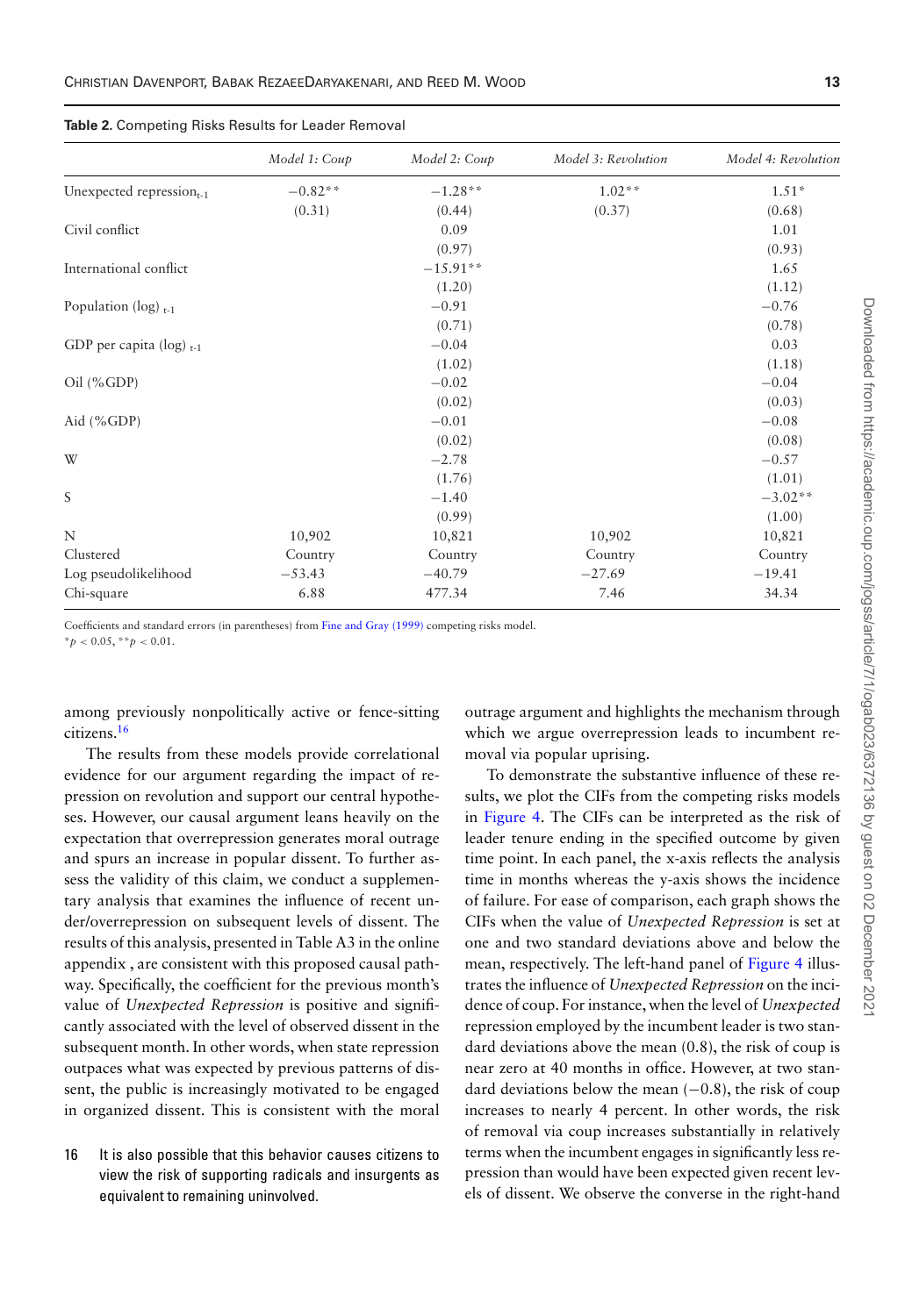<span id="page-13-0"></span>

**Figure 4.** Cumulative incidence of leader failure by coups and revolutions.

panel, which illustrates the influence of *Unexpected Repression* on incumbent removal by revolution. The risk of revolution by month 40 is roughly 1.5 percent when repression is unexpectedly high (0.8) but falls to virtually zero when repression is much lower than anticipated (−0.8). Hence, the risk of revolution increases when leaders overrepress relative to the recent levels of dissident activity. While the absolute predicted value of the risk of either form of removal appears quite low, it is important to note that both coups and revolutions are relatively rare events. Moreover, the change in the risk is rather dramatic, rising by severalfold for a standard deviation change in the level of *Unexpected Repression*. These results are therefore consistent with our hypotheses.

Somewhat surprisingly, only a few of the variables successfully predict leader removal. Involvement in international conflict is negatively and significantly related to the likelihood of coups, and the effect is quite large. This result is not surprising given that the military is unlikely to move against the leader in the presence of foreign threats. Doing so could undermine the stability of the state and make it easier for foreign forces to acquire significant policy or territorial goals. However, international conflicts increase the likelihood of removal by revolution as frequently maintained within literature concerning this political phenomenon. Finally, revolutions are less likely

when a large selectorate exists. Unlike previous studies, we find no significant relationship between economic resources such as foreign aid or oil and gas revenues and leader survival. This result may emerge from the fine level of temporal aggregation utilized in this study, or because most studies of regime survival have not explicitly accounted for either dissent or repression behaviors, which arguably trumps structure variables in determining leader survival. Future research should further explore these issues, perhaps using more fine-grained data on changes in resource flows, which are arguably impacted by the dissent–repression dynamics we focus on herein.

# **Conclusions**

This research significantly expands existing work on leadership survival/tenure by including consideration of dissident–state interactions. We place such activities at the core of the explanation for leadership removal, and argue that two critical observers pay close attention to protest-repression dynamics (the military and the mass citizenry) and with this information evaluate the relative coercive balance that exists as they determine whether or not they will exert effort to remove political authorities.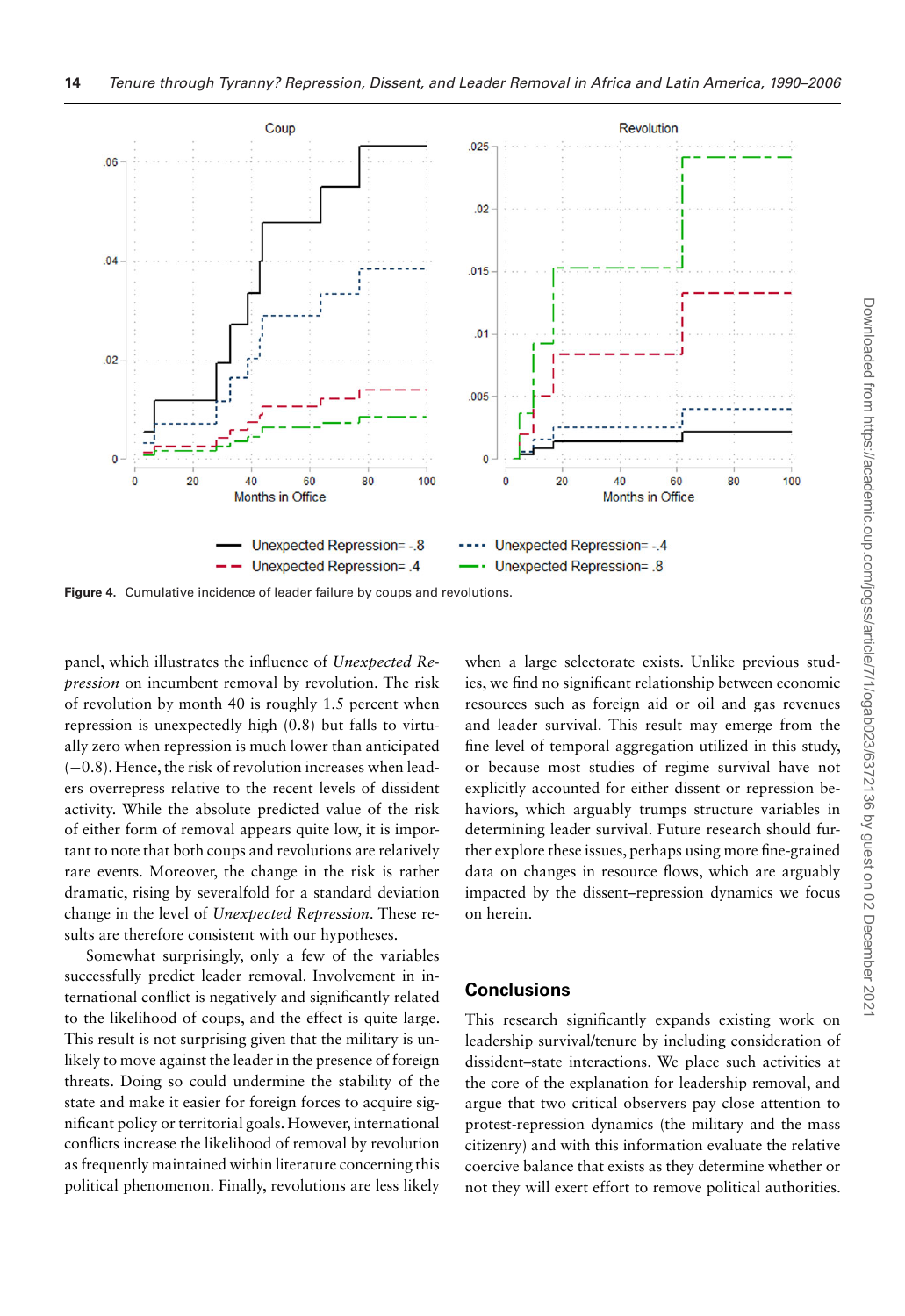This sets the current study apart from prior research, which has tended to focus on structural explanations and cooptation. Our argument also differs from previous studies (e.g., [Bueno de Mesquita and Smith 2010\)](#page-15-1) because we do not consider behavioral challenges and state repression independent from one another. Instead, we use information regarding what levels of repression would normally be expected given prior dissent, arguing that the information that is most useful to observers is not simply what happens but what behaviors deviate from expectations. Consequently, we anticipate that pivotal actors respond when anticipated repression exceeds or falls short of expectations.

With this in mind, our analysis has both theoretical and empirical implications. First, we have challenged scholars to explicitly consider how patterns of dissent and coercive responses interact in order to determine leader survival and the method of removal. For example, we argue and demonstrate that overresponding to dissent is useful for preventing coups but can backfire and produce moral outrage that leads to revolution. Consequently, leaders exist between a proverbial rock and a hard place: too much repression against dissent leads to ouster by the people; insufficient repression leads to removal by the military. Exactly how and when leaders are able to properly calibrate repressive action (or fail to do so) is a topic that future research should address. Second, we have made a first cut at empirically modeling the complex and interactive dynamics that we argue ultimately shape leader survival. Our results provide compelling support not only for our argument but also suggest that future studies may wish to explicitly empirically account for the interactive nature of repression and dissent when assessing their influence on leader survival. Our approach to accounting for these dynamics is, however, admittedly crude, and scholars should endeavor to capture them in a more sophisticated manner in future research.

Due to data limitation, our large-N analysis is limited to the years between 1990 and 2004.We are therefore unable to adequately account for the role of recent advances in communications technology and the growing popularity of online social media platforms in the empirical relationship we observed. These factors could potentially influence these relationships; yet, the direction of the effect and the scale of their influence remain unclear. On the one hand, social media platforms allow protesters to spread the news about the state's brutal use of force faster and even include photos and videos. Therefore, we can expect that the masses respond to the overrepression faster and stronger. In such an environment, our argument about the responses of the masses would be more robust. On

the other hand, state-backed accounts have been widely active on social media account to intimidate dissidents and manipulate information flow on the Internet. One implication of this new policy is that the state might be able to exploit the benefits of social media platforms to disseminate their version of "truth" about the dynamics of repression and protests. If executed successfully, this allows them to mitigate the adverse effects of overrepression. Therefore, under successful social media campaigns by state-backed accounts, we expect that the empirical analysis shows weaker support for our findings of leader removal in response to overrepression. Considering the recent developments in studying the nexus of social media and conflict, one venue for extending our findings is exploring the above mechanisms in future research.

Finally, considering previous research, we assumed that disproportional use of coercive force leads to a backlash, reduces government legitimacy, and increases dissatisfaction among the masses. Therefore, we expect more people to join the movement and increase the power of movement and thus increase the chance of overthrowing the incumbent. On the other hand, the findings in sociology ( [Tarrow 2011;](#page-16-27) [Tilly 2008\)](#page-16-22) find that mass repression can lead to the decline of protests and their demobilization. Our empirical findings in this study support the backlash mechanism that we discussed in the theoretical section. However, as Sullivan and Davenport (2017) [discuss, the effect of repression on future par](#page-16-28)ticipation is a complex phenomenon. Their analysis of organizational behavior and individual participation in a black-nationalist insurgency group reveals that repression increases the likelihood of backlash at the organizational level. They also show that those individuals exposed directly to repression are more likely to participate in postrepression activities. This can be linked to whether governments use discriminate or selective repression as well as the quality of kinship in [society. For instance, one of the reasons that](#page-16-29) Tilly and Tarrow (2015) do not find support for backlash mechanism in their analysis of Eastern and Western European countries could be that governments in these cases relied on selective repression more than the governments in Africa and Latin America, which are the cases in our analysis. Alternatively, the difference in the results can be due to the variation in kinship quality across different regions. Indeed, the width and strength of the family and friendship network can affect the intensity of backlash mechanisms. Therefore, we suggest scholars explore our findings in other geographic regions focusing on how different factors can affect the backlash mechanism and thus the robustness of our findings.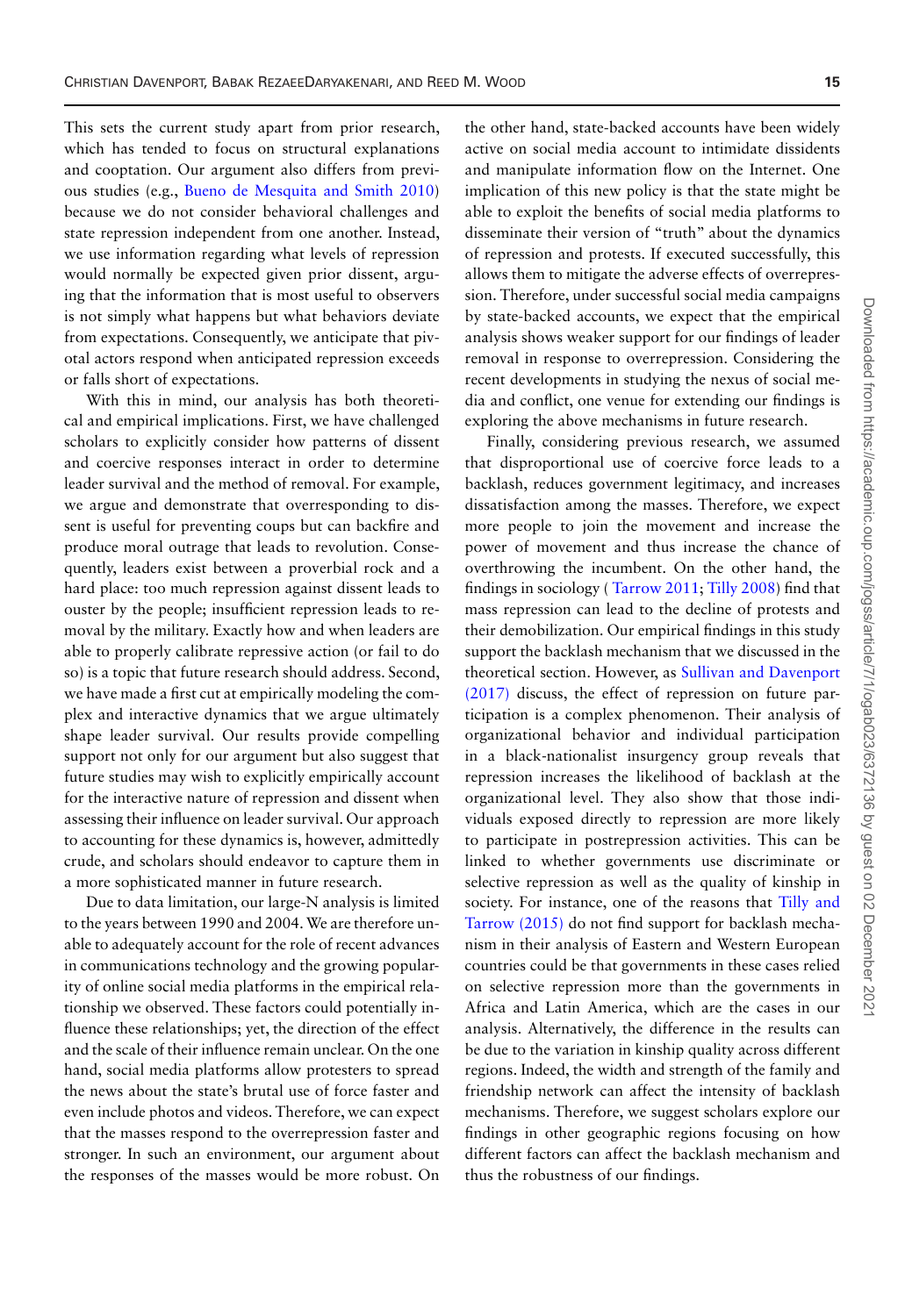## **Acknowledgments**

We would like to thank Benjamin Appel, Hein Goemans, and our anonymous reviewers for their helpful comments and suggestions.

# **Supplementary Information**

Supplementary information is available at the *Journal of Global Security Studies* data archive.

# **References**

- <span id="page-15-22"></span>Abrahamian, Ervand. 1982. *Iran Between Revolutions*. Princeton University Press.
- <span id="page-15-6"></span>Arriola, L.R. 2009. "Patronage and Political Stability in Africa." *Comparative Political Studies* 42 (10): 1339–62.
- <span id="page-15-19"></span>Brocket, Charles. 1991. "The Structure of Political Opportunities and Peasant Mobilization in Central America." *Comparative Politics* 23 (3): 253–74.
- <span id="page-15-9"></span>Bueno de Mesquita, Bruce, Alastair Smith, Randolph Siverson, and James Morrow. 2005. *The Logic of Political Survival*. Cambridge, MA: MIT Press.
- <span id="page-15-1"></span>Bueno de Mesquita, Bruce, and Alastair Smith. 2010. "Leader Survival, Revolutions, and the Nature of Government Finance." *American Journal of Political Science* 54 (4): 936– 50.
- <span id="page-15-8"></span>Chenoweth, Erica, and Margherita Belgioioso. 2019. "The Physics of Dissent and the Effects of Movement Momentum." *Nature human behaviour* 3 (10): 1088–95.
- <span id="page-15-24"></span>Davenport, Christian. 1995. "Multidimensional Threat Perception and State Repression: An Inquiry Into Why States Apply Negative Sanctions." *American Journal of Political Science* 39 (3): 683–713.
- <span id="page-15-0"></span>——. 2007. *State Repression and the Democratic Peace,* Cambridge: Cambridge University Press.
- <span id="page-15-26"></span>Debs, Alexandre, and Hein Goemans. 2010. "Regime Type, the Fate of Leaders and War." *American Journal of Political Science.* 104 (3): 430–45.
- <span id="page-15-10"></span>DeMeritt, Jacqueline HR. 2015. "Delegating Death: Military Intervention and Government Killing." *Journal of Conflict Resolution* 59 (3): 428–54.
- <span id="page-15-2"></span>Escribà-Folch, Abel. 2013. "Repression, Political Threats, and Survival Under Autocracy." *International Political Science Review* 34 (5): 543–60.
- <span id="page-15-29"></span>Fine, Jason, and Robert Gray. 1999. "A Proportional Hazard Model for the Subdistribution of a Competing Risk." *Journal of the American Statistical Association.* 94: 496–509.
- <span id="page-15-21"></span>Francisco, Ronald A. 1995."The Relationship Between Coercion and Protest: An Empirical Evaluation in Three Coercive States." *Journal of Conflict Resolution* 39 (2): 263–82.
- <span id="page-15-7"></span>Frugé, Kimberly R. 2019."Repressive Agent Defections: How Power, Costs, and Uncertainty Influence Military Behavior and State Repression." *Conflict Management and Peace Science* 36 (6): 591–607.
- <span id="page-15-3"></span>Gandhi, Jennifer, and Adam Przeworski. 2007. "Authoritarian Institutions and the Survival of Autocrats." *Comparative Political Studies* 40 (11): 1279–301.
- <span id="page-15-4"></span>Geddes, Barbara. 1999. "What Do We Know about Democratization After Twenty Years?" *Annual Review of Political Science* 2: 115–44.
- <span id="page-15-27"></span>Goemans, H.E. 2000. "Fighting for Survival: The Fate of Leaders and the Duration of War." *Journal of Conflict Resolution* 44 (5): 555–79.
- <span id="page-15-23"></span>Goemans, H.E., Kristian Skrede Gleditsch, and Giacomo Chiozza. 2009. "Introducing Archigos: A Data Set of Political Leaders, 1875–2003." *Journal of Peace Research*. 46 (2): 269–83.
- <span id="page-15-30"></span>Gooley, Ted A., Wendy Leisenring, John Crowley, and Barry E. Storer. 1999. "Estimation of Failure Probabilities in the Presence of Competing Risks: New Representations of Old Estimators." *Statistics in Medicine* 18(6): 695–706.
- <span id="page-15-25"></span>Goldstone, Jack. 2001. *No Other Way Out: States and Revolutionary Movements 1945–1991*. Cambridge: Cambridge University Press.
- <span id="page-15-16"></span>Guyot, James F. 1989. "Burma in 1988: Perestroika with a Military Face." In: *Southeast Asian Affairs*, 107–134. ISEAS Publishing.
- <span id="page-15-28"></span>Harbom, Lotta, Erik Melander, and Peter Wallensteen. 2008. "Dyadic Dimensions of Armed Conflict, 1946–2007." *Journal of Peace Research* 45 (5): 697–710.
- <span id="page-15-11"></span>Harkness, Kristen A. 2014. "The Ethnic Army and the State Explaining Coup Traps and the Difficulties of Democratization in Africa." *Journal of Conflict Resolution* 60 (4): 587–616.
- <span id="page-15-18"></span>Hess, David, and Brian Martin. 2006. "Repression, Backfire and the Theory of Transformative Events." *Mobilization* 11 (2): 249–67.
- <span id="page-15-14"></span>Horowitz, Michael, and Allan Stam. 2014. "How Prior Military Experience Influences the Future Militarized Behavior of Leaders." *International Organization* 68 (3): 527–59.
- <span id="page-15-15"></span>Koehler, Kevin, and Holger Albrecht. 2021. "Revolutions and the Military: Endgame Coups, Instability, and Prospects for Democracy." *Armed Forces & Society* 47 (1): 148–76.
- <span id="page-15-17"></span>Kurzman, Charles. 2001. "Student Protests and the Stability of Gridlock in Khatami's Iran." *Journal of South Asian and Middle Eastern Studies* 25 (1): 38–47.
- <span id="page-15-13"></span>Lachapelle, Jean. 2020. "No Easy Way Out: The Effect of Military Coups on State Repression," *Journal of Politics* 82 (4): 1354–72.
- <span id="page-15-12"></span>Lichbach, Mark. 1987. "Deterrence or Escalation? The Puzzle of Aggregate Studies of Repression and Dissent." *Journal of Conflict Resolution* 31 (2): 266–97.
- <span id="page-15-5"></span>Licht, Amanda. 2010. "Coming Into Money: The Impact of Foreign Aid on Leader Survival." *Journal of Conflict Resolution* 54 (1): 58–87.
- <span id="page-15-20"></span>McAdam, Doug. 1996. "Conceptual Origins, Problems and Future Directions." In *Comparative Perspectives on Social Movements: Political Opportunities,Mobilizing Structures and Cultural Framings*, edited by, Doug McAdam, John McCarthy, and Mayer Zald. Cambridge: Cambridge University Press.